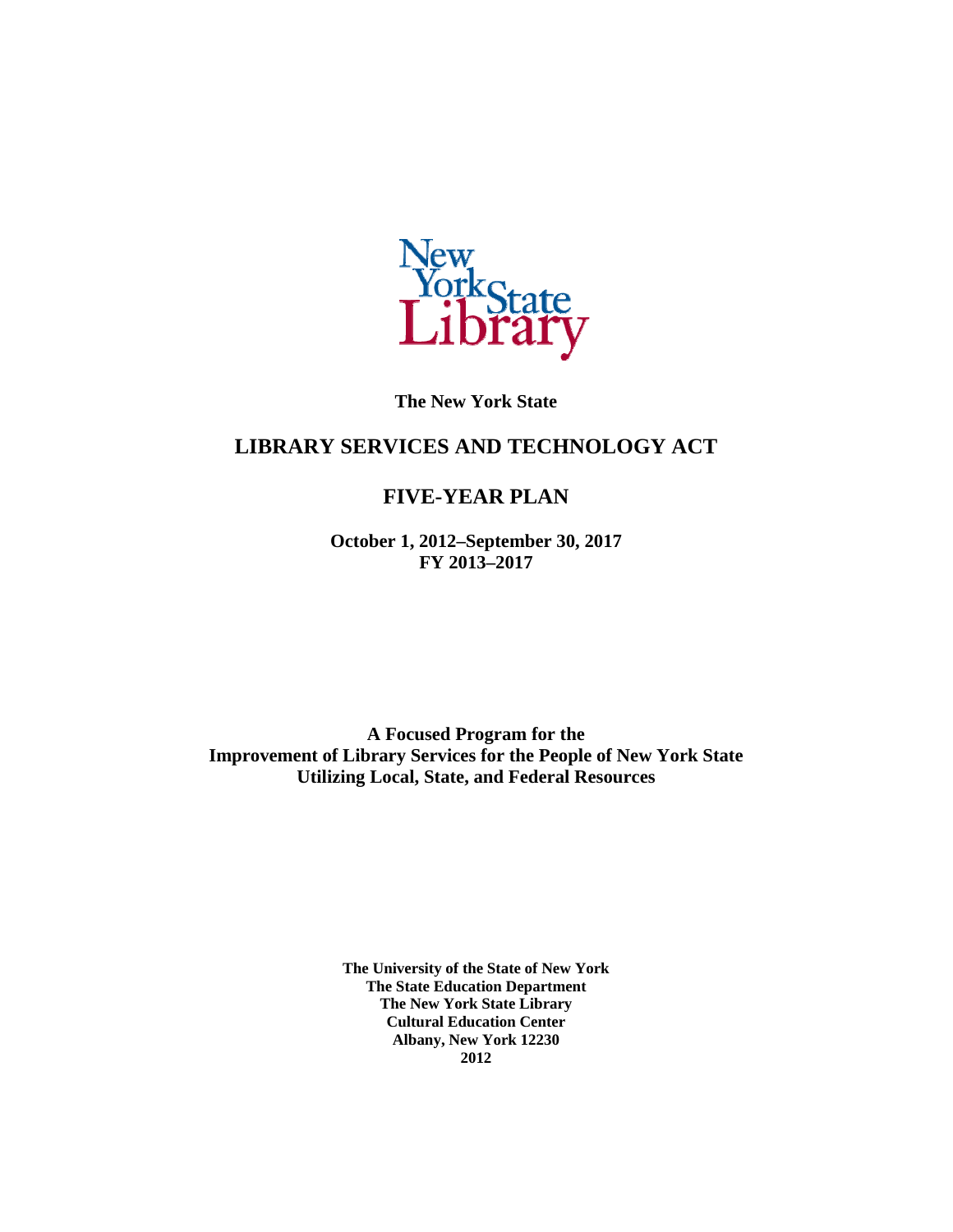#### **THE UNIVERSITY OF THE STATE OF NEW YORK**

#### **Regents of The University**

| New York          |
|-------------------|
| Syracuse          |
| Tonawanda         |
| Plattsburgh       |
| Belle Harbor      |
| Hartsdale         |
| Binghamton        |
| <b>Great Neck</b> |
| Manhattan         |
| <b>Bronx</b>      |
| Oakland Gardens   |
| Staten Island     |
| Rochester         |
| Albany            |
| Brooklyn          |
| New York          |
| Rochester         |

#### **Commissioner of Education**

**President of The University of the State of New York** JOHN B. KING, JR.

**Executive Deputy Commissioner**  VALERIE GREY

**Deputy Commissioner for Cultural Education**  JEFFREY W. CANNELL

# **Assistant Commissioner for Libraries and State Librarian**

BERNARD A. MARGOLIS

The New York State Education Department does not discriminate on the basis of age, color, religion, creed, disability, marital status, veteran status, national origin, race, gender, genetic predisposition or carrier status, or sexual orientation in its educational programs, services, and activities. Portions of this publication can be made available in a variety of formats, including Braille, large print, or audio tape, upon request. Inquiries concerning this policy of nondiscrimination should be directed to the Department's Office for Diversity, Ethics, and Access, Room 530, Education Building, Albany, NY 12234. Requests for additional copies of this publication may be made by contacting the New York State Library, Division of Library Development, Cultural Education Center 10B41, Albany, NY 12230. This document is also available online at http://www.nysl.nysed.gov/libdev/lsta/index.html

**This document is also available at<http://www.nysl.nysed.gov/libdev/lsta/plan1217.htm>**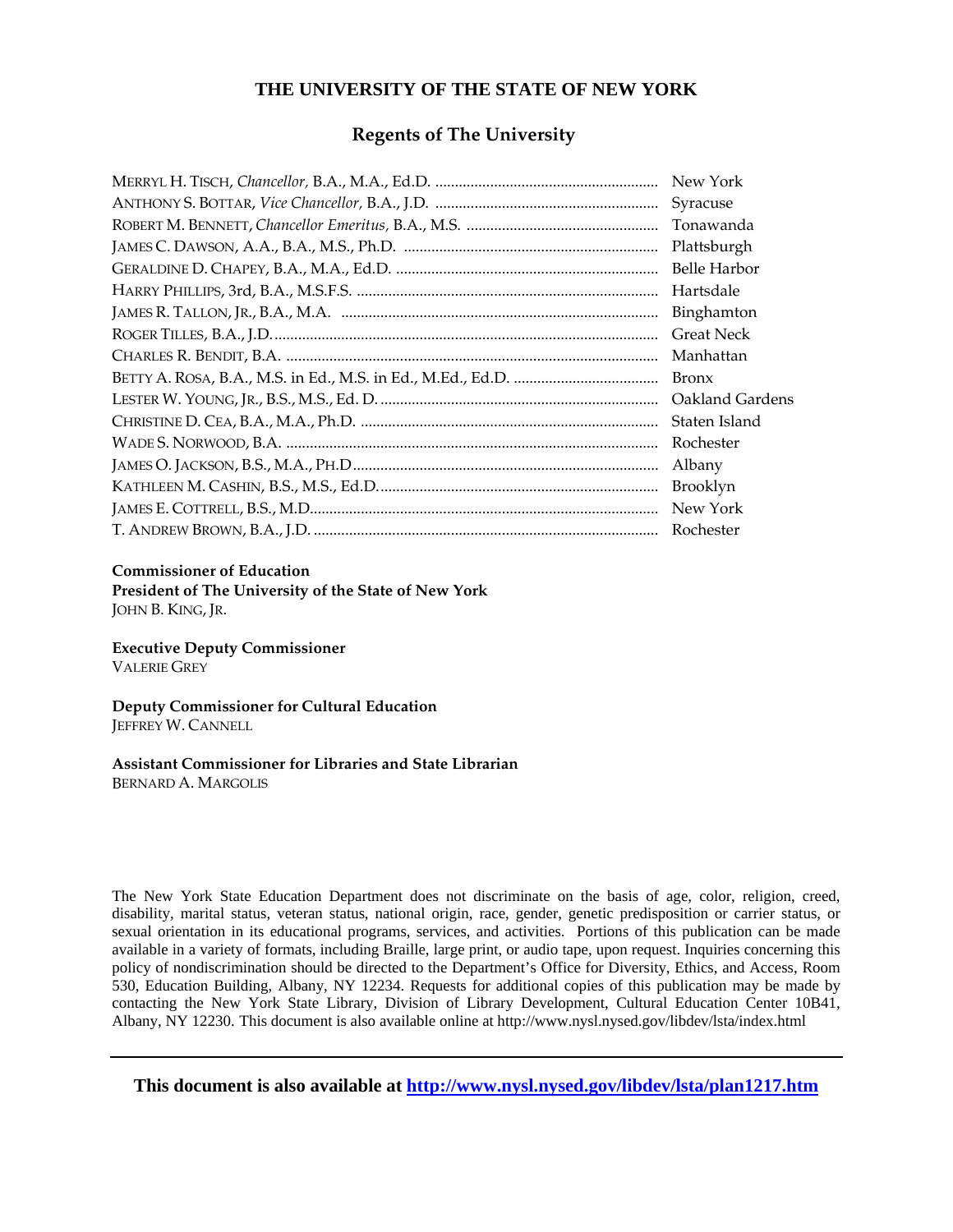# **Table of Contents**

#### **Page**

- i EXECUTIVE SUMMARY
- 1 INTRODUCTION
- 2 MISSION
- 3 NEEDS ASSESSMENT
- 5 STAKEHOLDER INVOLVEMENT
- 6 SUMMARY OF GOALS
- 7 GOALS OF THE PLAN: ACTIVITIES, OUTPUTS AND OUTCOMES
- 8 Goal 1**:** All New Yorkers will have improved access to library resources that advance and enhance their personal, educational and working lives.
- 8 Program Activities
- 9 Key Output Targets
- 9 Key Outcome Targets
- 11 Goal 2: The New York State Library, library systems and libraries will deliver new and improved library programs that anticipate and meet New Yorkers' constantly changing needs for library services.
- 11 Program Activities
- 12 Key Output Targets
- 13 Key Outcome Targets
- 14 Goal 3**:** New Yorkers of all ages will perceive libraries as community learning spaces offering high-quality lifelong learning, literacy, and knowledge creation opportunities that enhance civic engagement and economic vitality.
- 14 Program Activities
- 15 Key Output Targets
- 16 Key Outcome Targets
- 17 Goal 4: All New Yorkers will benefit from statewide programs and services of the New York State Library that effectively leverage private and public funding through collaboration and partnerships and maximize value in order to achieve goals one, two and three.
- 17 Program Activities
- 18 Key Output Targets
- 19 Key Outcome Targets
- 19 COMMUNICATIONS AND PUBLIC AVAILABILITY
- 20 EVALUATION PLAN AND MONITORING PROCEDURES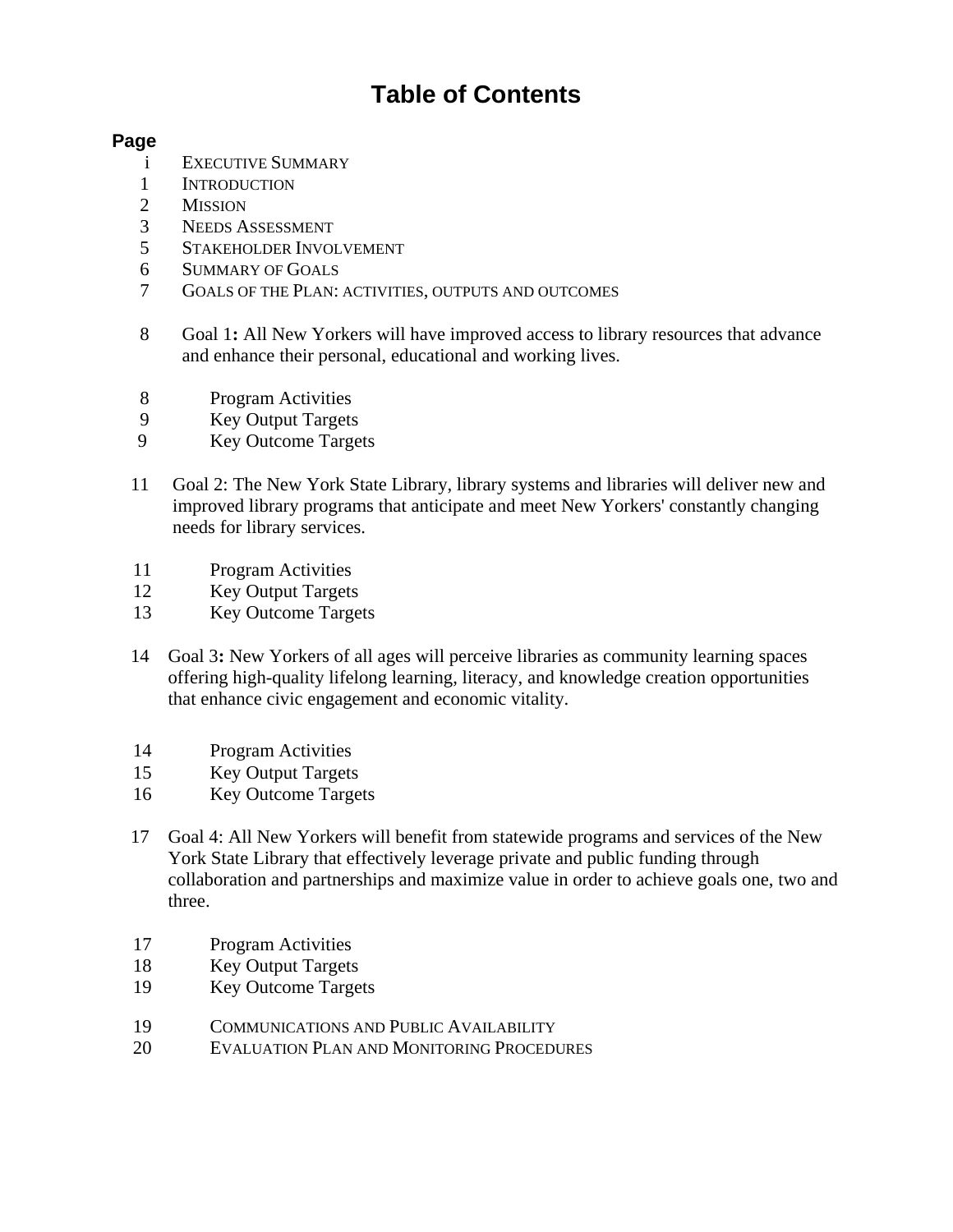# **EXECUTIVE SUMMARY**

The following pages describe in detail New York State's Library Services and Technology Act (LSTA) Five-Year Plan for the period October 1, 2012, through September 30, 2017.

The federal Institute of Museum and Library Services (IMLS), which administers the LSTA Program, requires a Five-Year Plan that describes the State Library's mission, the library service needs identified for the state, and the ways in which the state plans to use Library Services and Technology Act funds to meet those needs.

This 2012-17 Five-Year Plan has four major goals:

- 1. All New Yorkers will have improved access to library resources that advance and enhance their personal, educational and working lives.
- 2. The New York State Library, library systems and libraries will deliver new and improved library programs that anticipate and meet New Yorkers' constantly changing needs for library services.
- 3. New Yorkers of all ages will perceive libraries as community learning spaces offering high-quality lifelong learning, literacy, and knowledge creation opportunities that enhance civic engagement and economic vitality.
- 4. All New Yorkers will benefit from statewide programs and services of the New York State Library that effectively leverage private and public funding through collaboration and partnerships and maximize value in order to achieve goals one, two and three.

Each of these four goals is closely linked to recommendations issued in 2012 by the New York State Regents Advisory Council on Libraries and to one or more of the priorities of the Library Services and Technology Act (listed under "Needs Assessment").

In 2010, the Board of Regents charged the Regents Advisory Council on Libraries to take a visionary look at the future of library services and develop a comprehensive set of policy recommendations to improve library services to the people of New York State. The resulting report, *Creating the Future: A 2020 Vision and Plan for Library Service in New York State— Recommendations of the New York State Regents Advisory Council on Libraries to the New York State Board of Regents,* includes sixty recommendations for creating "excellent libraries and library services". Additional documents used in assessing needs included, but were not limited to, the 2012 State Library Opinion Survey, the LSTA 2007-2012 evaluation report, and New York State Education Department Office of Cultural Education strategic priorities. See <http://www.nysl.nysed.gov/libdev/lsta/1217wiki/> for a full list of resources.

In the description of each of the four goals and its supporting activities, the plan notes specific evaluation measures, i.e., key output targets and key outcome targets. The State Library will track outputs and outcomes, enabling accurate evaluation of the success of the program in reaching its goals, as well as efficient and effective use of LSTA resources.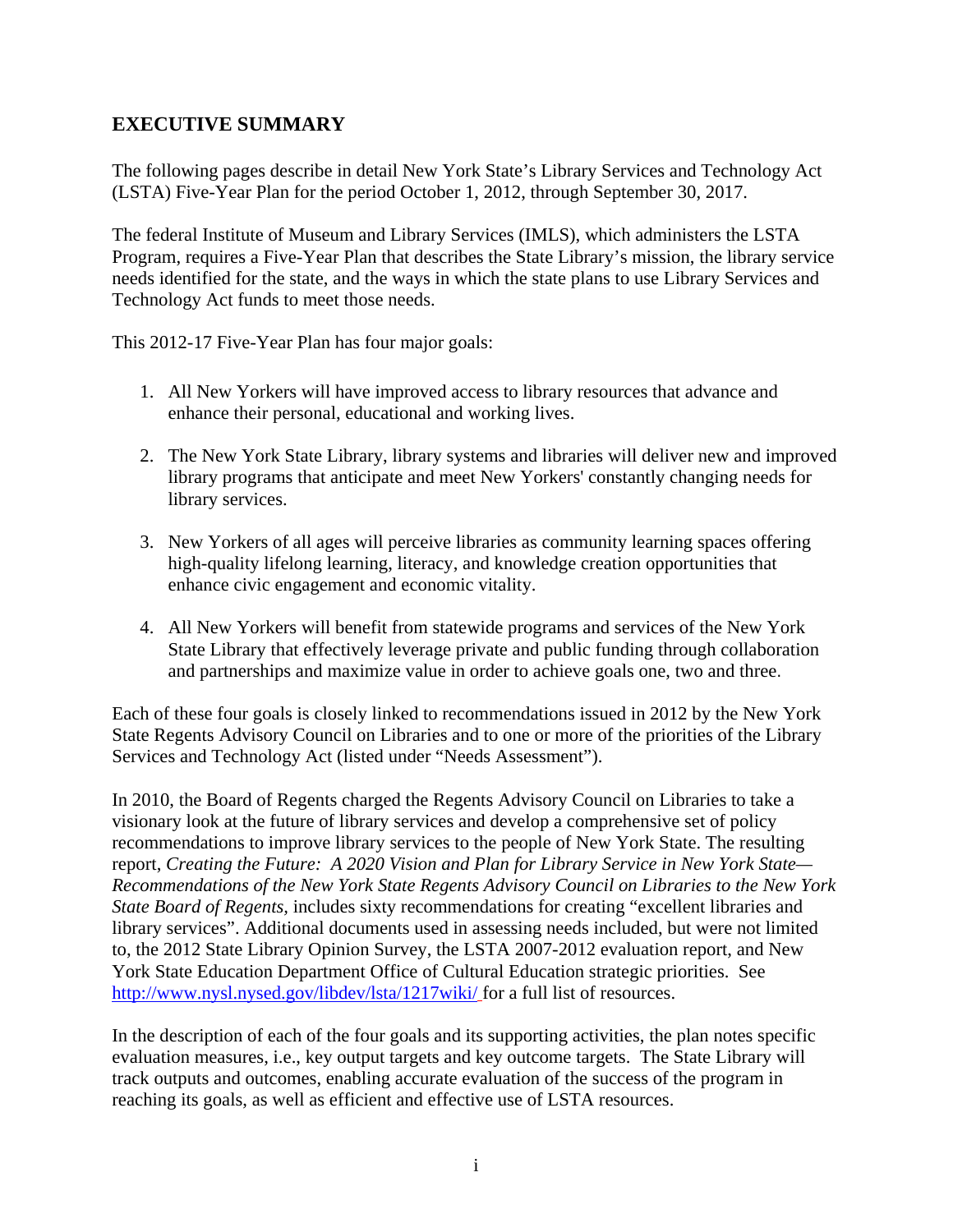The 2012-2017 Five-Year Plan was developed in consultation with the Regents Advisory Council on Libraries. It has been available for public comment during its development, and incorporates input from many key stakeholder groups.

The State Library will continue to involve key stakeholders in various aspects of the 2012-2017 LSTA Five-Year Plan's implementation. The Regents Advisory Council on Libraries will ensure that the execution of the plan is coordinated with the overall plan and priorities of the New York State Library, resulting in unified state library policy in terms of federal, state and private fund expenditures.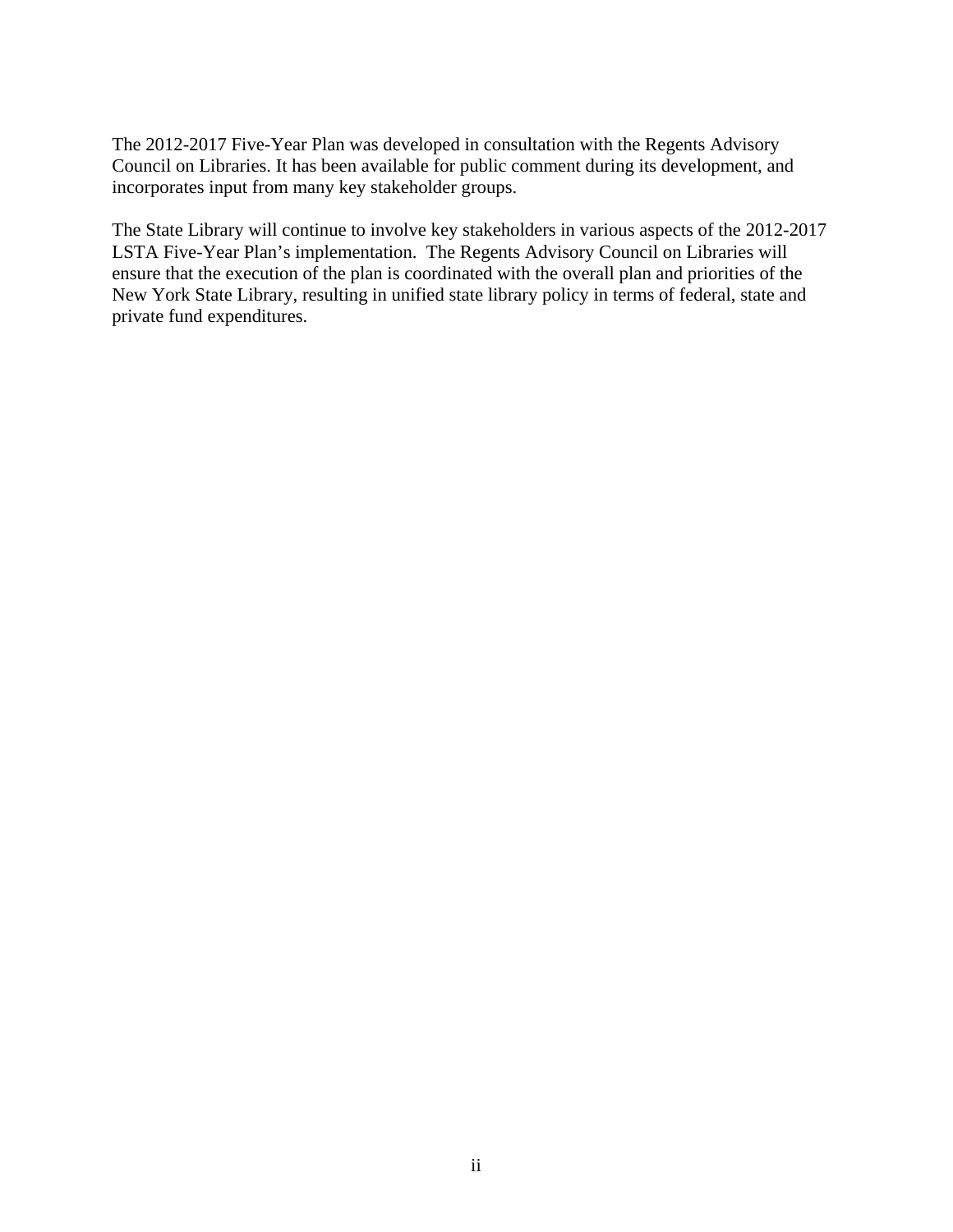# **LSTA Five-Year Plan October 1, 2012 through September 30, 2017**

# **INTRODUCTION**

The Library Services and Technology Act (LSTA), a federal program for libraries administered by the Institute of Museum and Library Services (IMLS), requires a five-year plan from each state. This document outlines New York's fourth LSTA Five-Year Plan, developed primarily from the findings and recommendations of the Regents Advisory Council on Libraries and from the evaluation study of the first four years of the former plan carried out by an independent evaluation consultant. The plan covers the period October 1, 2012 through September 30, 2017.

The Regents Advisory Council on Libraries is appointed by the Board of Regents of The University of the State of New York. Because libraries, including the New York State Library, are the responsibility of the Board of Regents, policy on library services is part of education policy in New York State.

The State Library includes the Division of Library Development and the Research Library. The Division of Library Development provides leadership, funding, and expert assistance for all New York's libraries and library systems. Staff experts work with librarians, trustees, public officials, and local leaders to ensure that library resources are available to all their communities. Library Development administers more than \$100 million in state and federal aid to New York's libraries, and facilitates participation in federal, state, and private funding programs.

The Research Library is the principal library for New York State government and serves New Yorkers and New York's libraries statewide. Its collection of more than 20 million items makes it one of the 125 largest research libraries in North America. It is the only State Library to qualify for membership in the Association of Research Libraries.

More than 7,000 libraries serve the people of New York. Most of these libraries are linked with others in resource-sharing library systems and networks. New York's Library Services and Technology Act program reaches libraries through their systems and through statewide services.

The State Library and New York State's library systems work together as partners to expand and improve statewide library services and to implement initiatives and activities such as those described in this plan. Three different types of library systems connect and serve the state's libraries as follows:

**Public Libraries and Library Systems:** Some 756 public libraries with 1069 outlets serve the people of New York State. All but one of the 756 public libraries are members of one of the state's 23 public library systems. New York State's public libraries range in size from The New York Public Library which serves 3.3 million people through 90 outlets to the Thousand Island Park Library which serves a population of 121 in rural Jefferson County. Fifty nine per cent of New York's public libraries serve populations of less than 7500 and therefore are not required to employ a certified library director with a Master's Degree in Library and Information Science.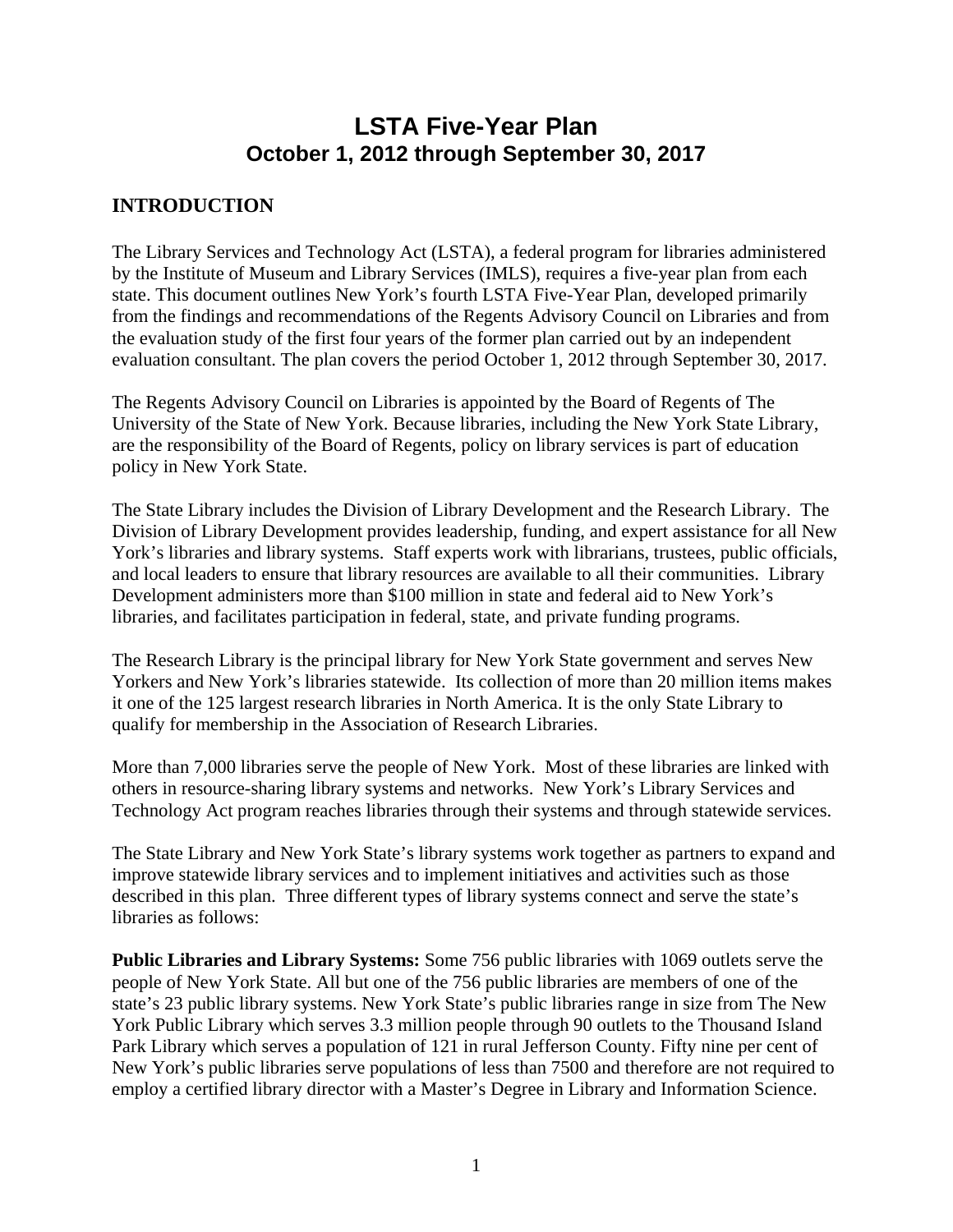**Reference and Research Library Resources Systems:** Nine regional consortia, encompassing all of New York State, include libraries in public and private colleges and universities, special libraries, public libraries and public library systems, and school library systems in a complex network of resource sharing. These systems serve their regions and the entire state as an important link to the rich and varied resources of the special, college, and university libraries and provide a strong program of professional development for library staff. As of 2011, the state had 271 degree-granting institutions of higher education, including 83 public, 148 independent, and 40 proprietary.

**School Libraries and Library Systems**: Forty-one school library systems serve 4,437 school libraries in 713 public school districts and 485 nonpublic schools statewide, enabling them to participate in resource sharing and collaboration with all types of libraries and to provide professional development to educators across the state, among other services.

# **MISSION**

The mission of the New York State Education Department—"To raise the knowledge, skill, and opportunity of all the people in New York"—provides direction for libraries, archives, and museums, as well as the formal educational structure of schools and colleges.

The Office of Cultural Education, a major unit of the State Education Department encompassing the State Library, the State Archives, the State Museum and the Office of Public Broadcasting, operates under the following principles:

- a focus on the public as primary audience;
- a focus on statewide impact and value;
- inclusion of an educational component accessible to a variety of learning levels in all activities;
- stewardship of collections, including research and availability for use;
- digital technology as a component of all activities.

The Office of Cultural Education's collections serve as primary material for all New Yorkers in developing their knowledge. The Office supports the State Education Department's mission through its commitment to infusing educational activities throughout its services and presentation of collections.

The mission of the New York State Library, through the Division of Library Development and the Research Library, is "to provide leadership and guidance for the planning and coordinated development of library services and to serve as a reference and research library for the people of the State." The State Library works in partnership with the three types of library systems to carry out planning and coordination for the development of library services throughout the state.

New York's 2012-2017 LSTA Plan supports all of these missions by strengthening the provision of library services that help all New Yorkers access the wealth of information in collections across the state and beyond. Activities in the plan will provide New Yorkers instruction in new and existing tools to unlock the information in those collections and through the Internet. The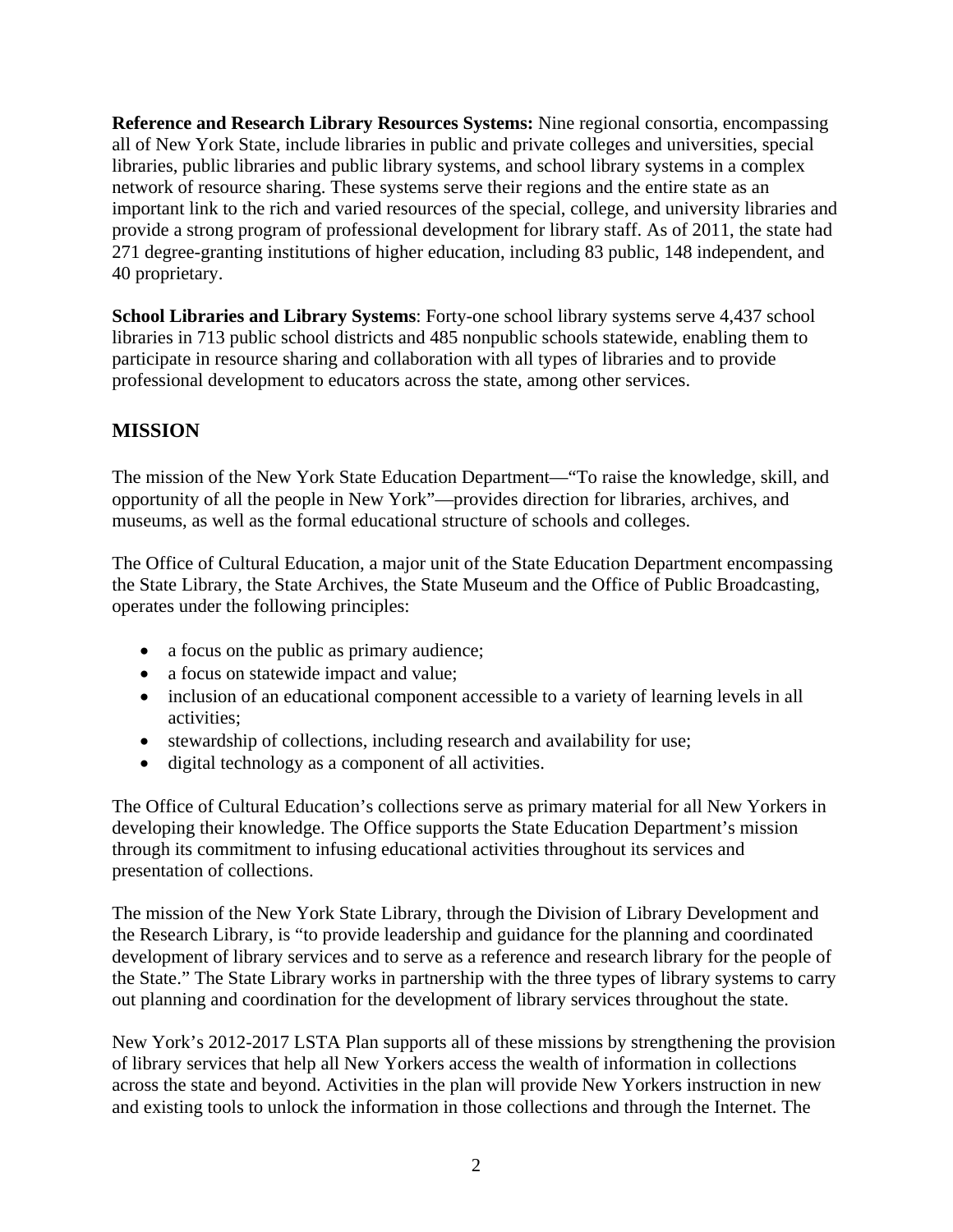State Library will augment its programs through a wide range of strategic partnerships in order to achieve better reach and service to the State's residents.

# **NEEDS ASSESSMENT**

This plan operates under priorities established by the Institute of Museum and Library Services and based in Library Services and Technology Act law.

#### *LSTA priorities:*

- 1) expand services for learning and access to information and educational resources in a variety of formats, in all types of libraries, for individuals of all ages in order to support such individuals' needs for education, lifelong learning, workforce development, and digital literacy skills;
- 2) establish or enhance electronic and other linkages and improve coordination among and between libraries and entities for the purpose of improving the quality of and access to library and information services;
- 3) (a) provide training and professional development, including continuing education, to enhance the skills of the current library workforce and leadership, and advance the delivery of library and information services and (b) enhance efforts to recruit future professionals to the field of library and information services;
- 4) develop public and private partnerships with other agencies and community-based organizations;
- 5) target library services to individuals of diverse geographic, cultural, and socioeconomic backgrounds, to individuals with disabilities, and to individuals with limited functional literacy or information skills;
- 6) target library and information services to persons having difficulty using a library and to underserved urban and rural communities, including children (from birth through age 17) from families with incomes below the poverty line;
- 7) develop library services that provide all users access to information through local, state, regional, national, and international collaborations and networks; and
- 8) carry out other activities consistent with the purposes set forth in section 9121, as described in the State Library Administrative Agency's plan.

For the five-year period October 1, 2012, through September 30, 2017, New York will base the goals and activities of its Library Services and Technology Act (LSTA) program on recommendations of the 2007-2012 LSTA Evaluation report, results of a 2012 State Library Opinion Survey conducted through a Gates Foundation project, selected recommendations from *Creating the Future: A 2020 Vision and Plan for Library Service in New York State— Recommendations of the New York State Regents Advisory Council on Libraries to the New York State Board of Regents*, Office of Cultural Education strategic priorities, and input from the stakeholder community received during draft review.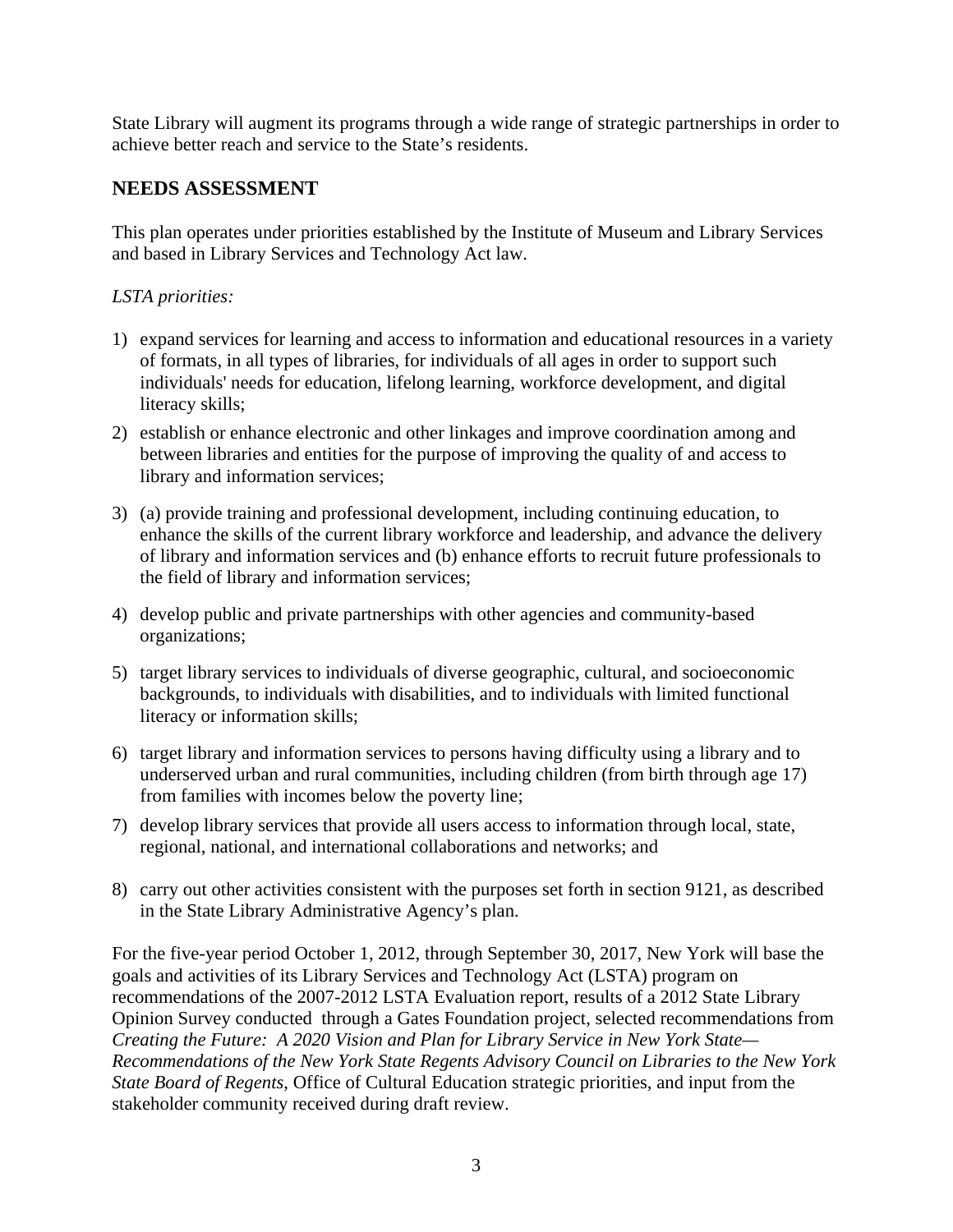#### *2007-12 LSTA Evaluation Report*

The 2007-2012 LSTA Evaluation report,<http://www.nysl.nysed.gov/libdev/lsta/eval/0712/>, recommends several existing programs and services to be maintained or further developed through 2017.

- ♦ Continue to support and build new partnerships for the New York Online Virtual Electronic Library (NOVELNY) and *Summer Reading at New York Libraries*. The collaborative work with partners and subsequent widespread promotion during the evaluation period greatly expanded these two programs.
- ♦ Foster partnerships at regional and local levels. The LSTA Partnership Survey indicated the great value of library system and local library collaborations with others in carrying out LSTA-funded activities.
- ♦ Seek out grant opportunities, especially for technology and training. Significant work was done during the evaluation period; however, technologies are constantly evolving. Insufficient broadband services also remain in many parts of the state, preventing full access to NOVELNY and other electronic resources provided by libraries.
- ♦ Further the OBE Initiative through continued training, online resources and support. The State Library, library systems and libraries need impact data to show their value and to compete for limited funds in difficult economic times. The incorporation of OBE also strengthens the State Library's grant applications.
- ♦ Continue to provide Service Improvement Grants to library systems. The programs and services developed met the systems' unique needs and those of their member libraries and communities. They fostered innovation and better customer service, allowing systems to implement new ideas, methods and technologies.
- ♦ Offer online training to librarians via webinars, teleconferences and videoconferencing. Webinars and teleconferences were consistently used and well-received.
- ♦ Strengthen State Library public education and promotion regarding the value of public library services. The State Library is not alone in experiencing staffing and funding constraints. Many library systems and libraries across New York State are dealing with cuts amidst an economic downturn. In addition, NOVELNY is fully funded through LSTA (New York is one of the few remaining states without state funding for statewide subscriptions to electronic information resources). Informing policymakers of the value of libraries and statewide services such as NOVELNY, providing training to library professionals and trustees and working closely with library advocacy groups are all activities that should be continued and expanded.

#### *2012 State Library Opinion Survey*

The 2012 State Library Opinion Survey, part of a multi-state Gates Foundation-supported project, yielded responses from over 700 library and library system staff. The survey confirmed the high value/high use attached to two statewide initiatives: the database project currently known as NOVELNY and Summer Reading at New York Libraries. Questions about possible new services identified several priorities including: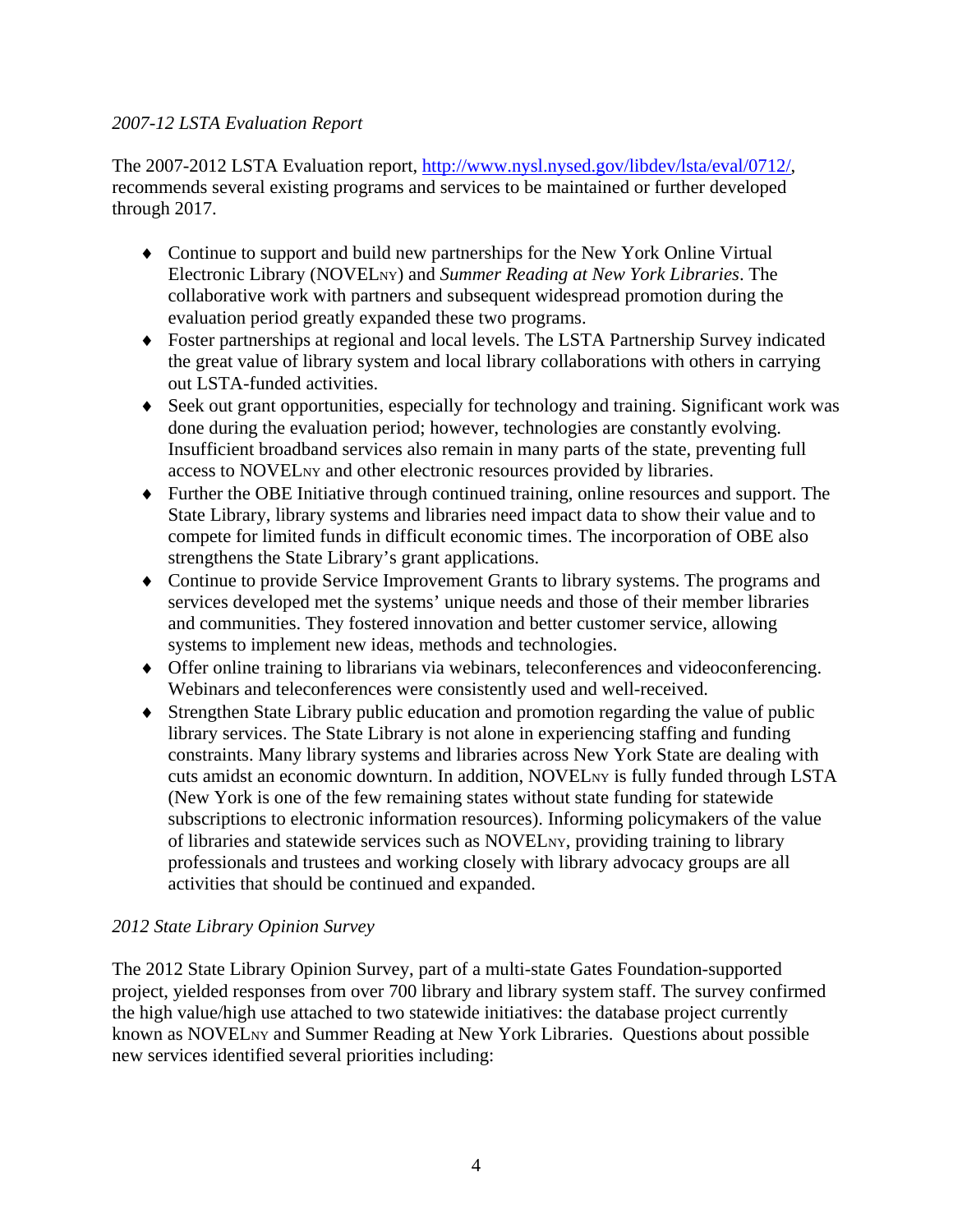- more support for training staff in helping end users with new technologies (including digital literacy),
- library trustee education,
- early literacy programs,
- the extension of the statewide database program to e-books

#### *Regents Advisory Council on Libraries*

The Regents Advisory Council on Libraries (RAC), created in 1894, advises the New York State Board of Regents and the State Education Department about library-related legislation, policies, staffing, regulations and long-range planning. In 2010, the Board of Regents challenged the Council to develop and recommend an innovative vision and statewide plan for library services to replace the previous document developed in 2000 by the Regents Commission on Library Services. The Council appointed a 2020 Vision Planning Taskforce and invited comments from a wide range of stakeholder groups in the library and education communities and from the general public in a series of online surveys. The plan was discussed at open meetings during the annual New York Library Association conferences in 2010 and 2011. The Council widely disseminated drafts of the 2020 vision and plan recommendations to the library and education communities and to government, business, media, and other statewide organizations. Over 700 comments from groups and individuals were received and considered during the writing of the report.

The final document, *Creating the Future, a 2020 Vision and Plan for Library Services in New York State: Recommendations of the New York State Regents Advisory Council on Libraries to the New York State Board of Regents,* was presented to the Board of Regents in April, 2012. It can be found at: [http://www.nysl.nysed.gov/libdev/adviscns/rac/.](http://www.nysl.nysed.gov/libdev/adviscns/rac/) The State Library will work in concert with the Regents Advisory Council on Libraries to effect implementation of the vision plan over the next eight years.

*Creating the Future* includes sixty recommendations for creating excellent academic, public, school and special libraries and library services. Recognizing both the possibilities of technology and economic realities in the near future, several "musts" are articulated for all types of libraries. These include: collaboration among libraries and systems to integrate services and collections (especially e-resources) for a better end user experience; achieving operational and cost efficiencies using technological opportunities; and creating partnerships with cultural and educational organizations in the state to offer New Yorkers comprehensive educational opportunities. *Creating the Future* provides the underpinning for State Library initiatives and guides the goals in this LSTA plan.

#### **STAKEHOLDER INVOLVEMENT**

The three documents described under "Needs Assessment" in this plan present the results of information collected from stakeholder responses to surveys, telephone interviews or public meetings.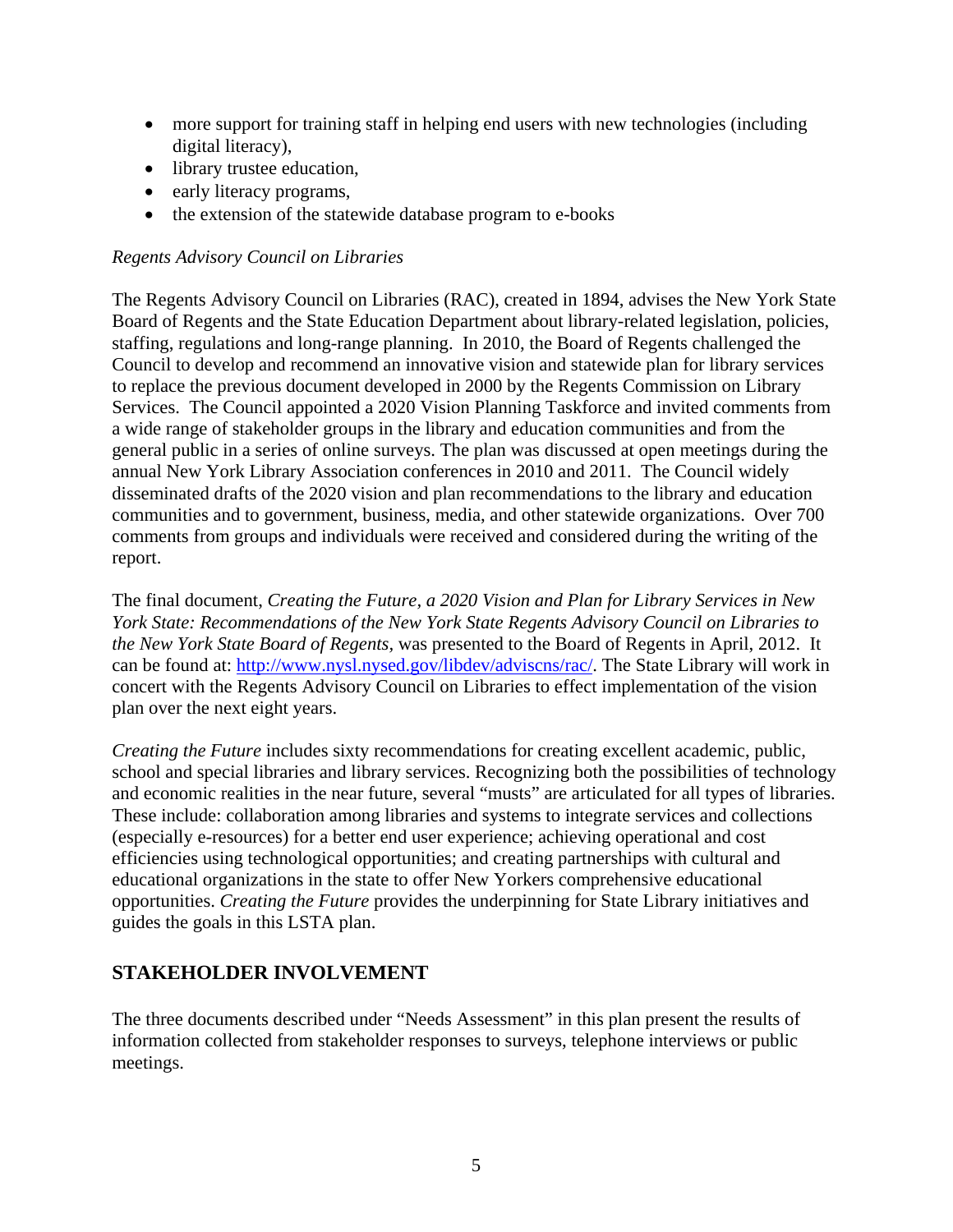The Regents Advisory Council on Libraries developed the visionary recommendations of *Creating the Future* after extensive work with a wide range of stakeholder groups and input from a broad range of constituent groups, including library users.

The crafting of New York's fourth Library Services and Technology Act Five-Year Plan involved a large number of stakeholders throughout the process. Initial drafts of the plan were prepared by State Library staff and discussed with members of the Regents Advisory Council on Libraries LSTA Committee and with key leaders within the State Education Department. A first draft of the plan was posted on the State Library's website, and comment invited through messages on Nyline, New York's listserv for the library community, and direct messages to leaders of statewide library organizations and potential partner organizations.

In addition to including a wide range of stakeholders during Plan development, the State Library will continue to involve these stakeholders in various aspects of its implementation. For example, expanding and enhancing statewide e-resources and statewide services will require the cooperation and collaboration of many individuals and groups as well as libraries and library systems of all types—e.g., the Executive and the New York State Legislature, other government agencies, educational groups, businesses, the vendor community, and statewide library organizations such as the Library Trustee Association of New York State (LTA), the New York Library Association (NYLA), the New York Alliance of Library Systems (NYALS) and the New York State Higher Education Initiative (NYSHEI).

# **SUMMARY OF GOALS**

New York State's LSTA Five-Year Plan consists of four goals with their program activities, key output targets, and key outcome targets. Each of these goals, listed below, is related to one or more of the recommendations contained in the Regents Advisory Council on Libraries document, an observation from the 2007-12 LSTA Evaluation, or a finding from the 2012 State Library Opinion Survey, and to one or more Library Services and Technology Act priorities.

- 1. All New Yorkers will have improved access to library resources that advance and enhance their personal, educational and working lives.
- 2. The New York State Library, library systems and libraries will deliver new and improved library programs that anticipate and meet New Yorkers' constantly changing needs for library services.
- 3. New Yorkers of all ages will perceive libraries as community learning spaces offering high-quality lifelong learning, literacy, and knowledge creation opportunities that enhance civic engagement and economic vitality.
- 4. All New Yorkers will benefit from statewide programs and services of the New York State Library that effectively leverage private and public funding through collaboration and partnerships and maximize value in order to achieve goals one, two and three.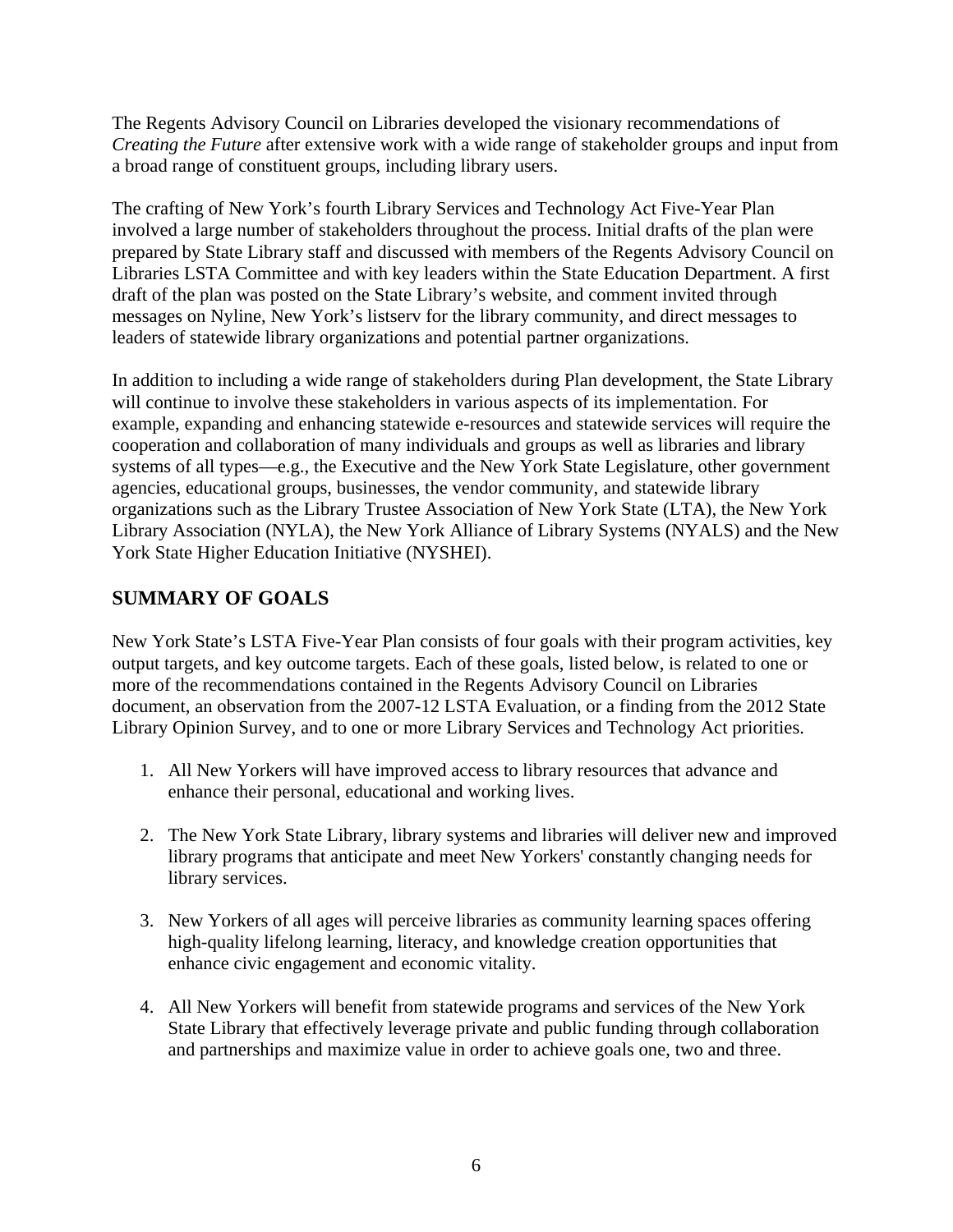The State Library will carry out the goals of this plan through statewide services and, as funding allows, a grants program. The grant categories and eligibility will be defined in annual grant program guidelines.

# **GOALS OF THE PLAN: ACTIVITIES, OUTPUTS AND OUTCOMES**

NOTE: All activities in this plan will be carried out over the 2012-2017 period unless otherwise indicated.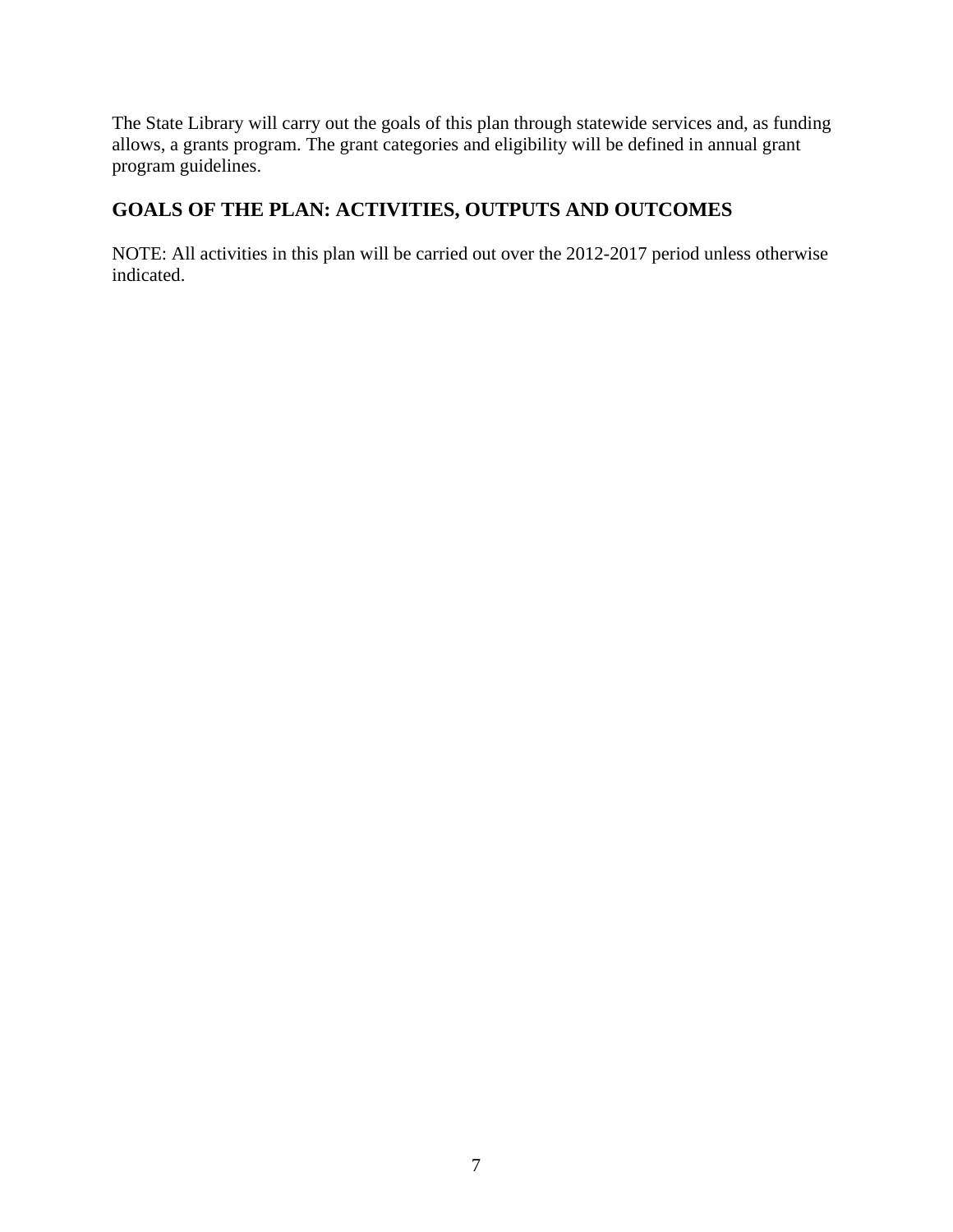# **Goal 1: All New Yorkers will have improved access to library resources that advance and enhance their personal, educational and working lives.**

*This goal supports the following: LSTA priorities 1, 2, 3, 4, and 6.* 

#### *RAC Recommendations*:

The Regents Advisory Council found that providing New Yorkers with equitable access to electronic information resources through libraries continues to be an important priority. They urge all libraries to:

- Collaborate to integrate services and collections.
- Function at the front lines of e-resource purchasing, licensing, digital curation and resource sharing.
- Actively participate in statewide/national initiatives to bring a digital library of shared use, freely accessible books and research materials to all New Yorkers.
- Collaborate with other libraries in the development of statewide licensing of electronic databases and e-resources of all kinds.
- Encourage the New York State Library and the state's library systems to develop statewide delivery infrastructure and to investigate the need for a statewide union catalog.

#### *Program Activities*

- Develop opportunities and partnerships among libraries, library systems, state government, private industry, the nonprofit sector and others to expand statewide access to e-resources for all New Yorkers.
- Achieve a model of consortial licensing of commercial e-resources with shared cost or tiered pricing among New York State Library, the State University of New York (SUNY), the City University of New York (CUNY), library systems, state agencies and other partners such as NYLA and NYSHEI.
- Expand the core collection of commercial e-resources available statewide to include additional library materials for academic research, small business, K-12 education, workforce development and lifelong learning.
- Partner with vendors, library organizations, and others to explore technology solutions such as geo-location to streamline and enhance remote access to commercial e-resources for all New Yorkers.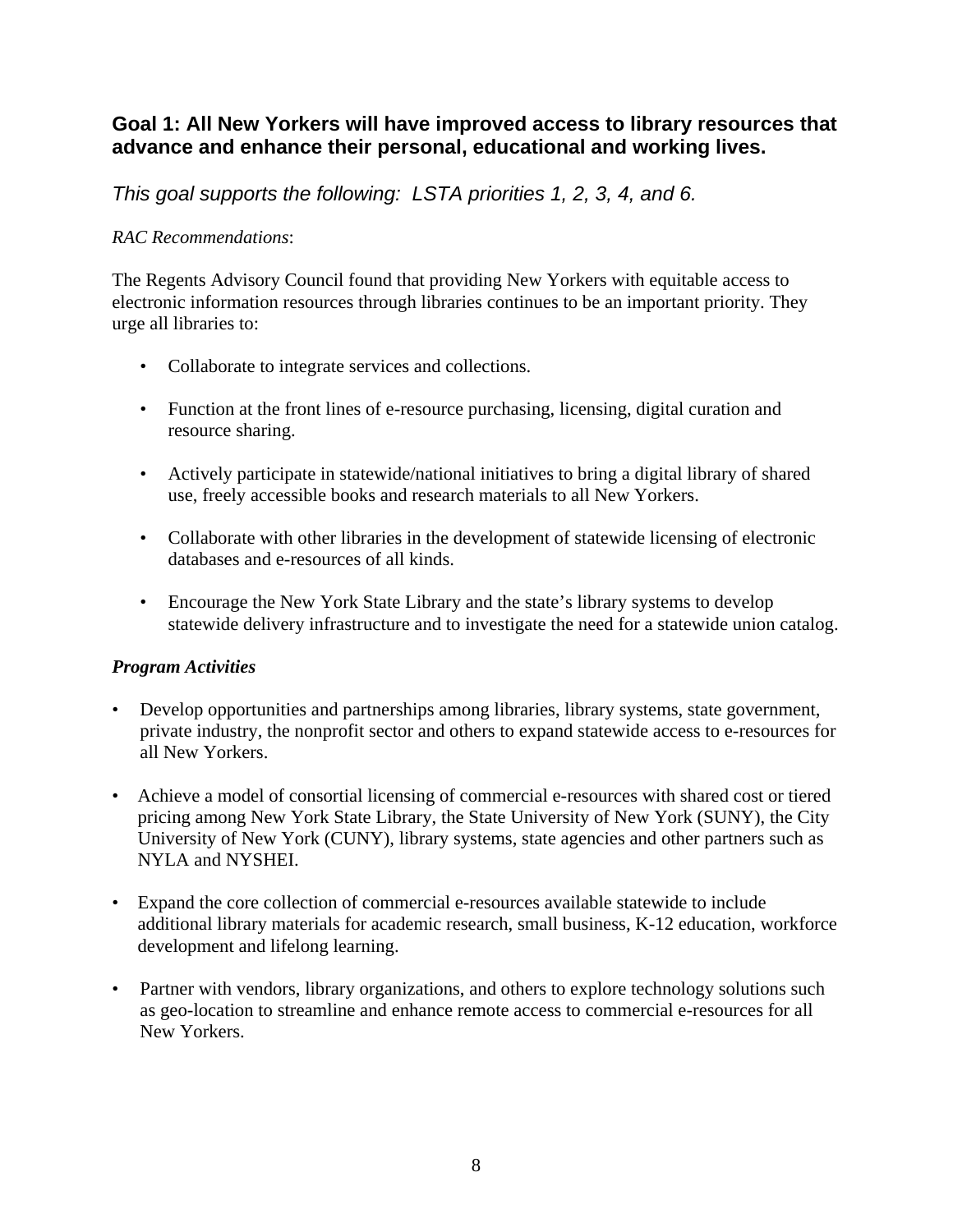- Participate in regional, state and national initiatives to expand public access through libraries to the digital holdings of New York libraries, historical records repositories, and other cultural institutions.
- Partner with vendors and others to provide training for library staff and patrons in accessing and using e-resources.
- Strengthen partnerships among the State Library, library systems and others to improve the delivery of library materials statewide.
- Leverage federal E-Rate telecommunications discounts to improve and sustain high-speed broadband connections at libraries and enhance public access computing services for all New Yorkers.
- Partner with national, state and other government agencies and organizations in cooperative efforts to ensure that every library in New York State obtains and sustains robust high-speed broadband connections and Internet access.
- Develop opportunities for more libraries to offer virtual meetings, distance education and other technology-based applications for the public.
- Partner with library systems and others to ensure that all New Yorkers have access to a local public library.

#### *Key Output Targets*

- By 2017, 500 libraries and library systems in New York State will use preferential pricing negotiated under terms of a new model for statewide access.
- At least 5,000 library staff and end-users will participate in e-resources training between 2012 and 2017.
- By 2017, 20% of public library outlets will have virtual meetings, distance education and other technology-based applications available to the public.
- Sixty million searches will be conducted in 2017 in databases delivered to New Yorkers through statewide licenses.
- An average of 350 libraries and library systems per year will receive E-rate discounts between 2012 and 2017.
- By 2017 the State Library website will demonstrate a 10% increase in use from 2012.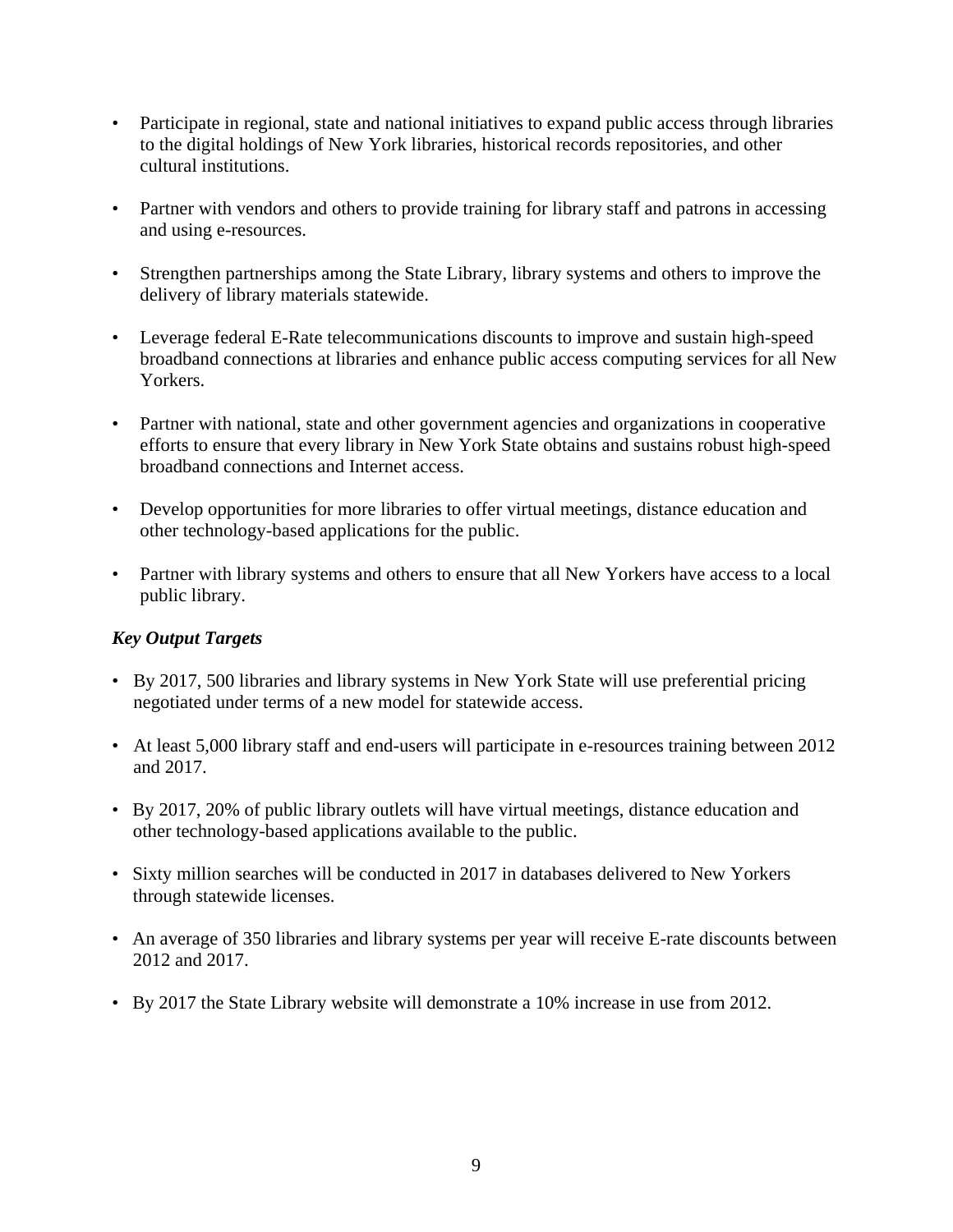#### *Key Outcome Targets*

- By 2014, at least 50 percent of library and library system staff who have attended a training session on products of the statewide database program will indicate in focus groups, surveys, or interviews that they feel confident in promoting and facilitating use of these resources.
- By 2017, an additional 100,000 formerly unserved New Yorkers will benefit from having a local library in their community.
- By 2016, 30 per cent of libraries receiving E-rate discounts will report via survey that E-rate discounts enable them to offer services valued by their end users.
- By 2017, 80 percent of New Yorkers replying to a survey will report benefiting from use of an e-resource through a library.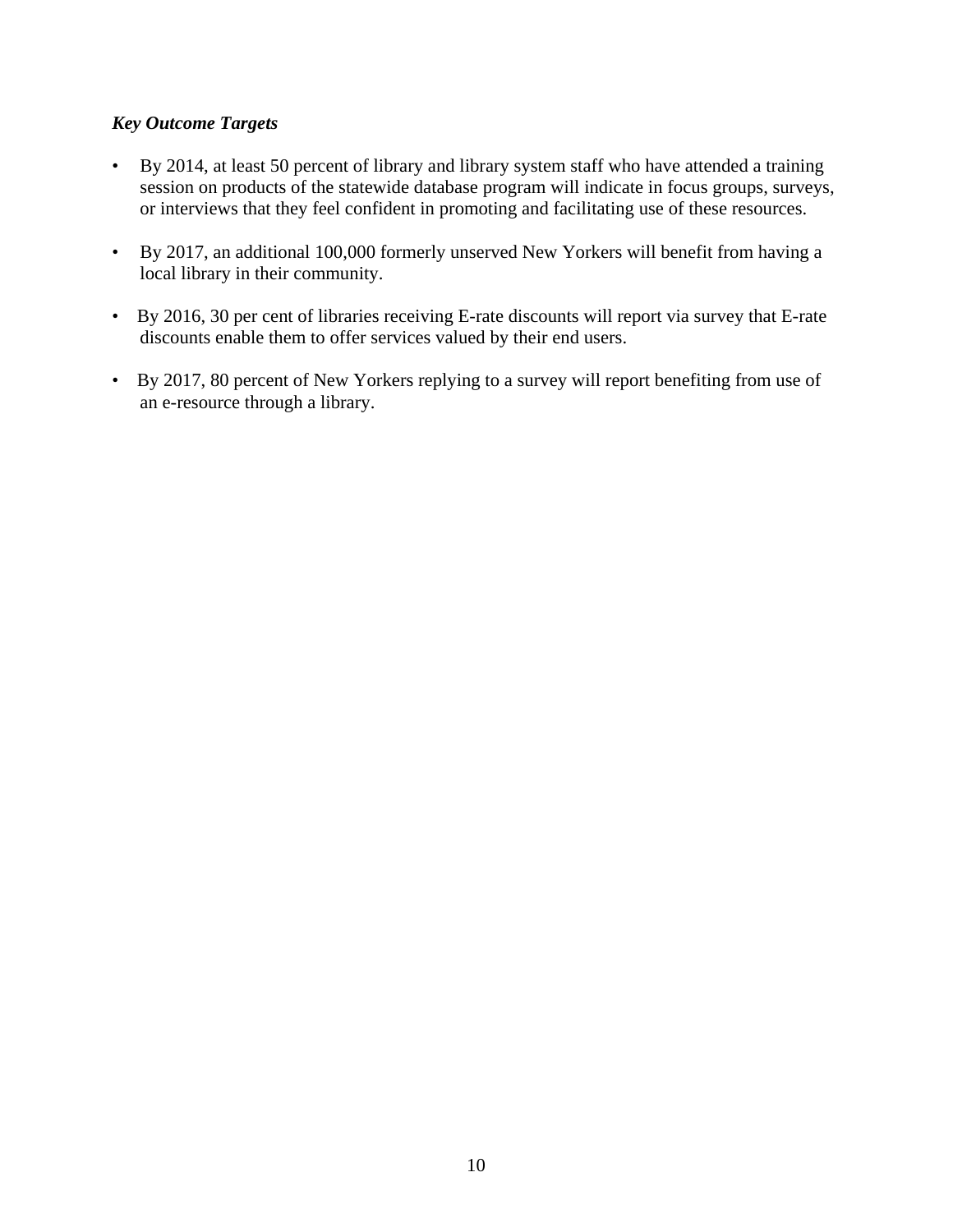# **Goal 2: The New York State Library, library systems and libraries will deliver new and improved library programs that anticipate and meet New Yorkers' constantly changing needs for library services.**

# *This goal supports the following: LSTA priorities: 1, 4, 5, 6, 7 and 8.*

#### *RAC Recommendations*:

- Create incentives for collaboration, innovation, and shared services among systems.
- Expand the existing Commissioner's Regulations, Section 91.2, to require an elementary school librarian in every school to strengthen instructional leadership in meeting the P-12 Common Core Learning Standards, and enforce library staffing regulations in all public schools.
- Collaborate to integrate services and collections of all types of libraries while developing a transparent and seamless world of library services that are ubiquitous and instantaneous yet personalized and flexible, serving all ages and needs.
- Innovation in the creation of new services such as the deployment of systems for intelligent processing and correlation of large data sets.
- Collaboration with other libraries and community organizations to develop seamless information literacy initiatives, promote cultural understanding and protect local historical and cultural treasures.
- The collaborative development of consistent, cost-effective digital preservation strategies.
- Library systems—as with all libraries—to anticipate and develop innovative and entrepreneurial services; and to discontinue out-of-date services when they no longer provide benefit to their members or the end-users.
- Public Library Systems to proactively encourage and assist their member libraries that are eligible to pursue the Regents' Public Library District model of public governance and support.
- Continuously review and update outdated standards and guidelines.
- Mandate public library trustee education similar to that required of School Boards.
- Encourage and reward best practices throughout the state.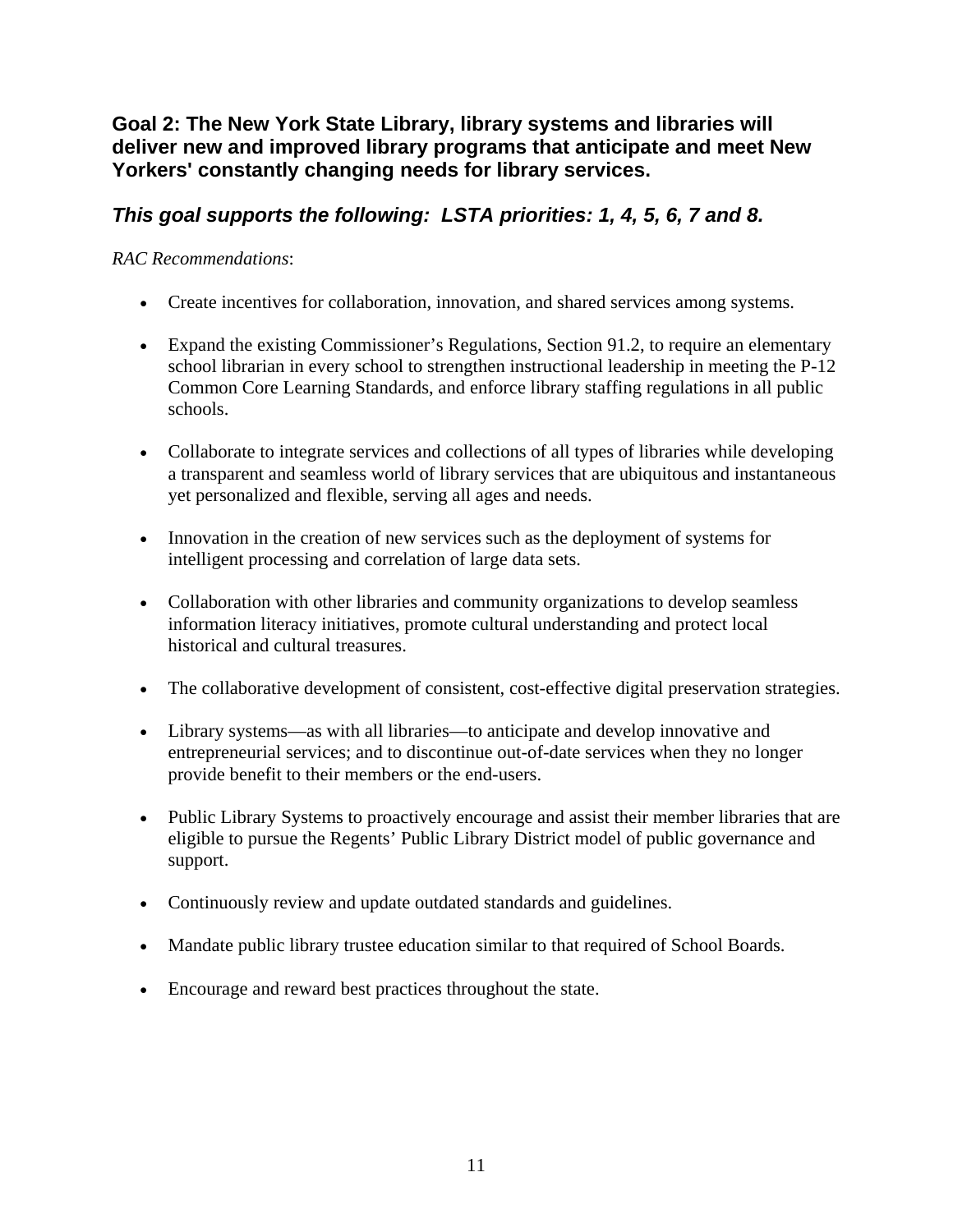#### *Program Activities*

- Strengthen partnerships among the State Library, library systems and others to educate library staff, library trustees and others about innovative models of public library governance, program delivery and support.
- Support, encourage and expand innovative library programs, improved services and effective evaluation processes in libraries and library systems by providing a range of advisory services to help library staff use performance (outputs) and results (outcomes) in measuring progress toward excellence and community impact.
- Enhance national, state and regional communications about the innovative and exemplary library programs and best practices of New York's libraries and library systems.
- Strengthen partnerships among the State Library, library systems, libraries, IMLS and others to provide user-friendly, timely, and accurate data via the Internet for the ongoing evaluation and continuous improvement of library services and programs.
- Strengthen partnerships among the State Library, the State Education Department's Office of P-12, school library systems, and others to improve, enhance and sustain programs and services of New York's school libraries.
- Strengthen partnerships among the State Library, the State Education Department's Office of Higher Education, reference and research library resources systems and academic and special libraries (both statewide and nationally), and others to improve, enhance and sustain programs and services of New York's academic and special libraries.
- Strengthen partnerships among the State Library, the State Education Department's Office of Adult Career and Continuing Education Services, public library systems and public libraries and others to improve, enhance and sustain workforce development, lifelong learning and literacy programs and services of New York's public libraries.
- Expand and sustain conservation/preservation program activities in New York's libraries, including technological solutions.
- **•** Strengthen partnerships with federal, state and regional organizations to assist libraries in developing continuity of services and disaster recovery strategy plans

#### *Key Output Targets*

- Fifteen public library districts will be established between 2012 and 2017*.*
- Seventy-five percent of State Library librarians will complete at least twelve hours of workrelated training annually.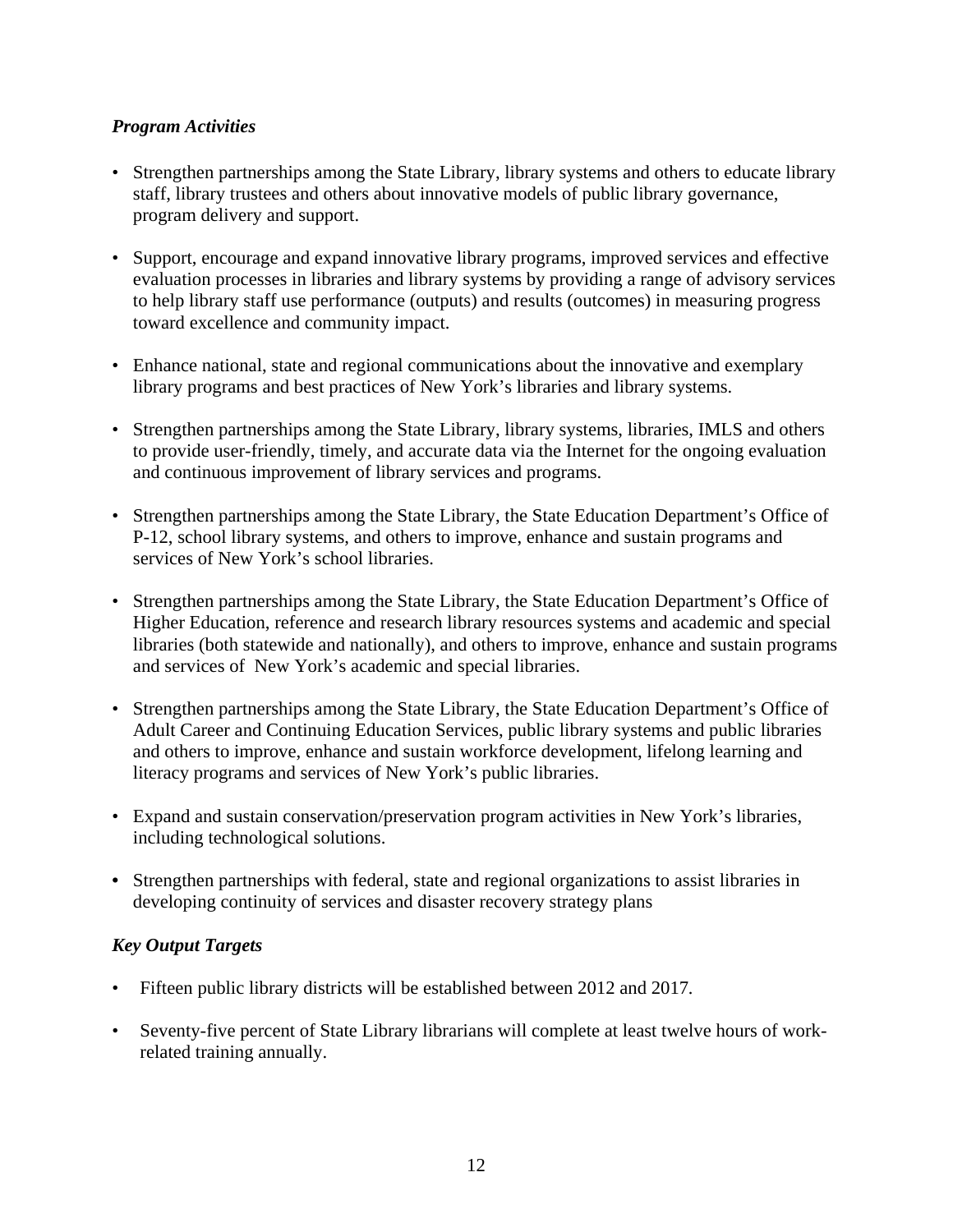- By 2017, the number of libraries with disaster recovery plans will increase from 47% (based on 2009 survey results) to 60%.
- By 2017, the number of participants contributing to the dark archive for audio digitization projects maintained by the State Library will increase by 5 percent.

#### *Key Outcome Targets*

• By 2015, 60 percent of library and library system staff and library trustees will indicate through surveys that they are better able to anticipate and meet changing customer needs and better able to measure their progress toward achieving service excellence as a result of training provided by the State Library and its partners.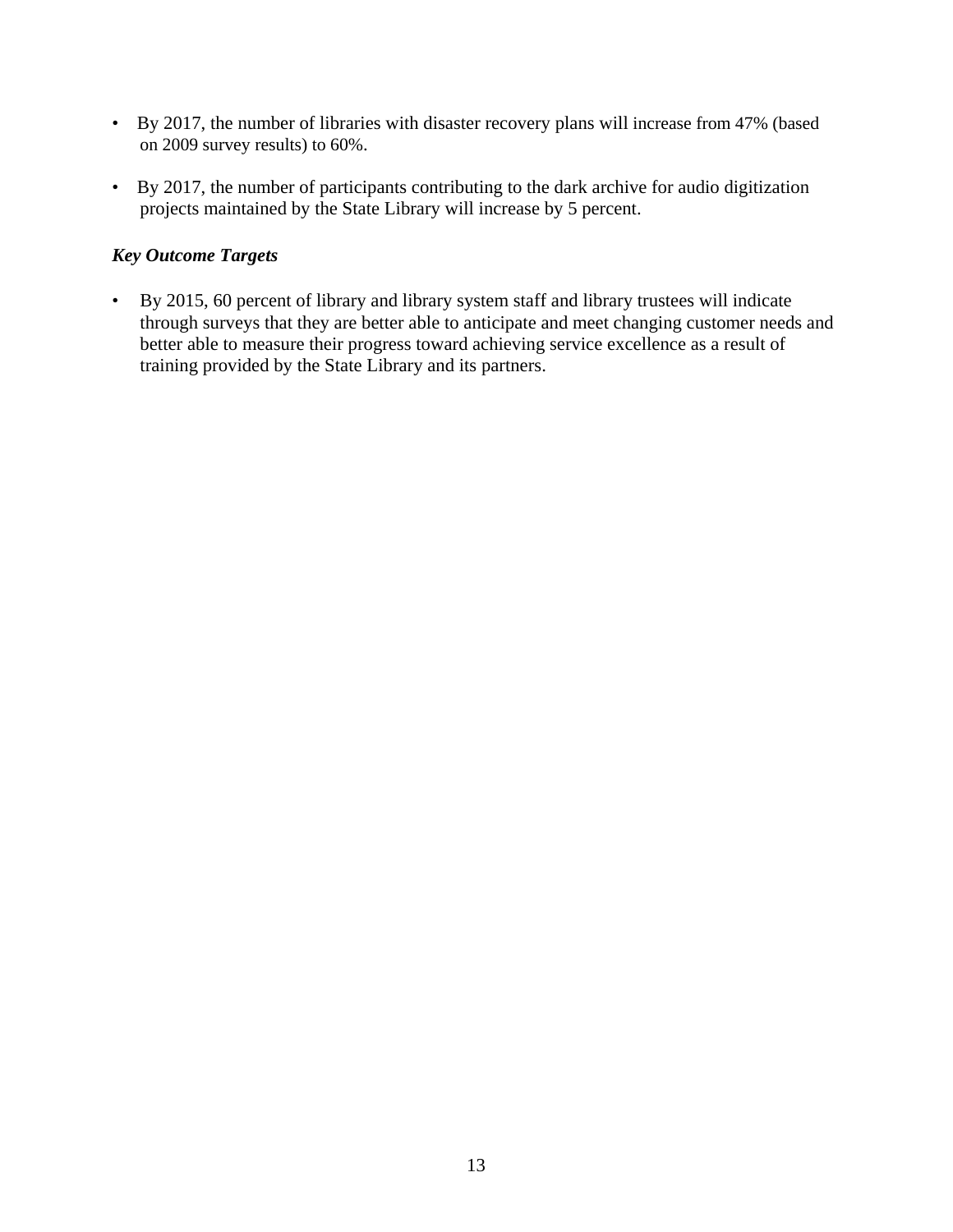# **Goal 3: New Yorkers of all ages will perceive libraries as community learning spaces offering high-quality lifelong learning, literacy, and knowledge creation opportunities that enhance civic engagement and economic vitality.**

# *This goal supports the following: LSTA priorities: 1, 3, 4, 5 and 6.*

#### *RAC Recommendations*:

- Create incentives for school libraries to collaborate with other libraries and communities (such as public libraries, university and community college libraries) to result in fulltime, full-year access to information that will further opportunities for all students.
- The continuation and strengthening of collaborations with other communities in support of life-long learning, information literacy and research.
- Advancement of the primary role of academic librarians in fostering the integration of information literacy competencies into teaching and learning on their campuses to support student academic achievement and to prepare students for the global information economy that will shape their professional and personal lives.
- Support state and national digital literacy learning initiatives providing this  $21<sup>st</sup>$ century skill to people of all walks of life, not just those enrolled in schools and colleges.
- The provision of robust early childhood education programs and the provision of homework assistance as a core service; the alignment of outreach services with societal priorities, such as teen services and gang prevention.
- The provision of full access to library services by people with disabilities, including accessible buildings, homebound services, and assistive technology.
- Investment in public library facilities in order to be able to respond to the changing needs of communities.
- All public libraries to proactively create and collect local content and serve as a catalyst for civic engagement to promote civil discourse and confront society's most difficult problems.

#### *Program Activities*

- Partner with public library systems and other organizations to periodically assess public library needs for building construction, expansion, and renovation.
- Partner with national, state, regional and local organizations to ensure that library staff, trustees and patrons have ongoing access to high-quality digital literacy training programs.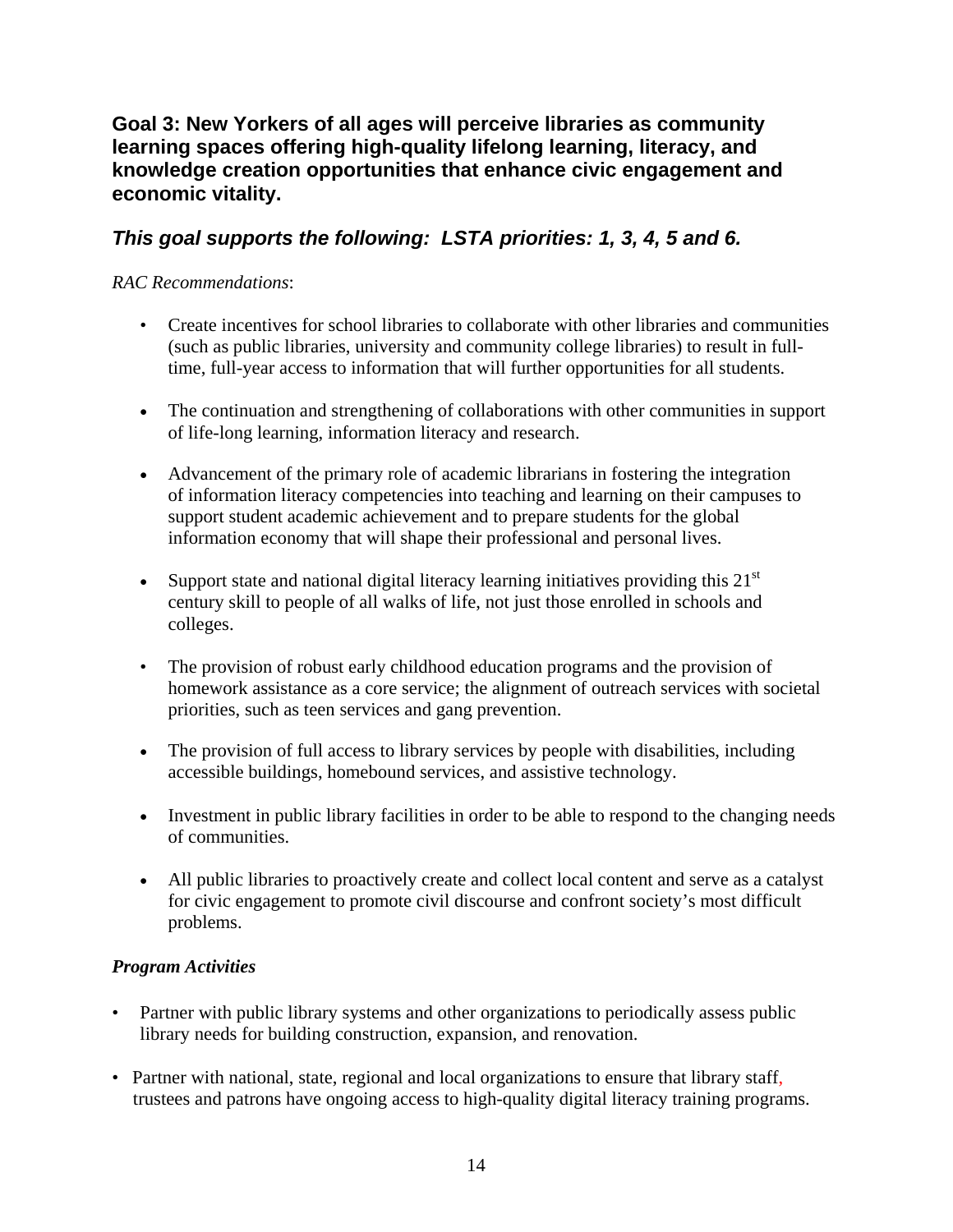- Partner with library systems and others to ensure that all library staff and trustees are highly skilled in using new technologies.
- Support and encourage libraries to offer a broad range of community learning opportunities for all ages that support literacy, workforce development, civic engagement and economic vitality.
- Expand partnerships among national, state, regional and local organizations to increase participation in and awareness of "Summer Reading at New York Libraries."
- Incorporate the use of library e-resources into summer reading program materials, activities and promotion.
- Strengthen partnerships that enable public libraries to assist young families and child care providers in fostering early literacy skills for all children in New York State.
	- Connect local libraries with statewide networks of childcare providers, non-profit organizations, public broadcasters and others to enhance early childhood services, including parent education (see Goal 4).
	- Provide library staff with ongoing access to research-based early literacy skills training.
	- Partner with national, state, regional and local organizations to increase family and caregiver participation in library-based early literacy programs that foster a literacy-rich home environment.
- Strengthen partnerships among the New York State Council for the Humanities, the State Library, library systems, libraries and others to enable more public libraries to offer family literacy and reading programs in their communities.
- Strengthen partnerships among the State Library, the library systems and local libraries to increase both awareness and use of the digital talking book program offered through The New York Public Library's Andrew Heiskell Talking Book Library and the New York State Library's Talking Book and Braille Library (TBBL).
- Enhance local library programming through partnerships among libraries, library systems, historical records repositories, the State Library, State Archives, State Museum and the Office of Public Broadcasting, and other national and state organizations that will provide libraries with timely, free access to New York State-themed traveling exhibits, selected exhibit materials and related online resources.

#### *Key Output Targets*

• By 2017, eighty percent of the P-12 schools in New York State will have collaborated with one or more public libraries in promoting student participation in Summer Reading at New York Libraries.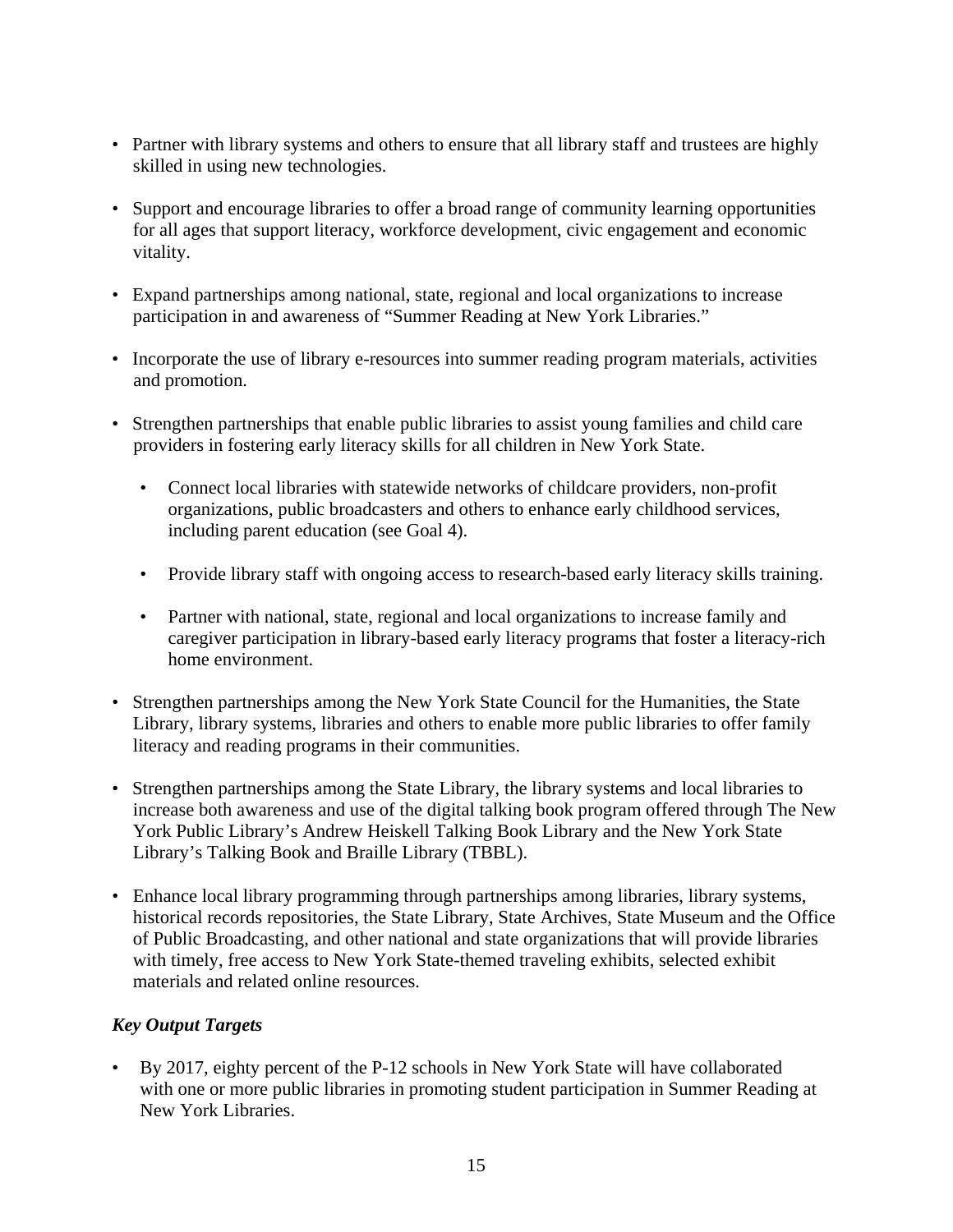- Summer Reading at New York Libraries will report an annual participation level of 1.8 million children and teens by 2017.
- By 2017, the number of public libraries offering early literacy programs will increase by 20 percent.
- By 2017, the number of public libraries involved in local collaborations to enhance early childhood health and school readiness will increase by 20 percent.
- By 2017 the number of public libraries offering adult literacy and/or English as a Second Language (ESL) programs will increase by 25 percent.
- Thirty-three percent of registered TBBL customers will use the digital talking book program (Braille and Audio Reading Download (BARD) service) by 2017.
- A minimum of 1,200 library staff will be trained to deliver digital literacy services to library users.
- By 2017, 75 percent of public libraries will have staff skilled in provision of early literacy services.
- By 2017, 30 percent of libraries will use online or traveling exhibits provided by the State Library.

#### *Key Outcome Targets*

- School leaders will indicate that students have benefited through participation in Summer Reading at New York Libraries as reported by a sampling of school leaders through qualitative surveys conducted annually at selected schools.
- By 2017, 75% of public library and library system staff will indicate through surveys that they are better equipped to provide strong summer reading programs for their communities and that they use materials provided by the New York State Library for this purpose.
- 30 percent of childcare providers participating in the QUALITY stars NY childcare rating and improvement system will work with public libraries to support and enhance their early learning programs.
- People using public libraries will benefit from expert staff trained in delivering digital literacy services as reported by a sample of users through qualitative surveys conducted annually from 2014 to 2016 at selected public libraries.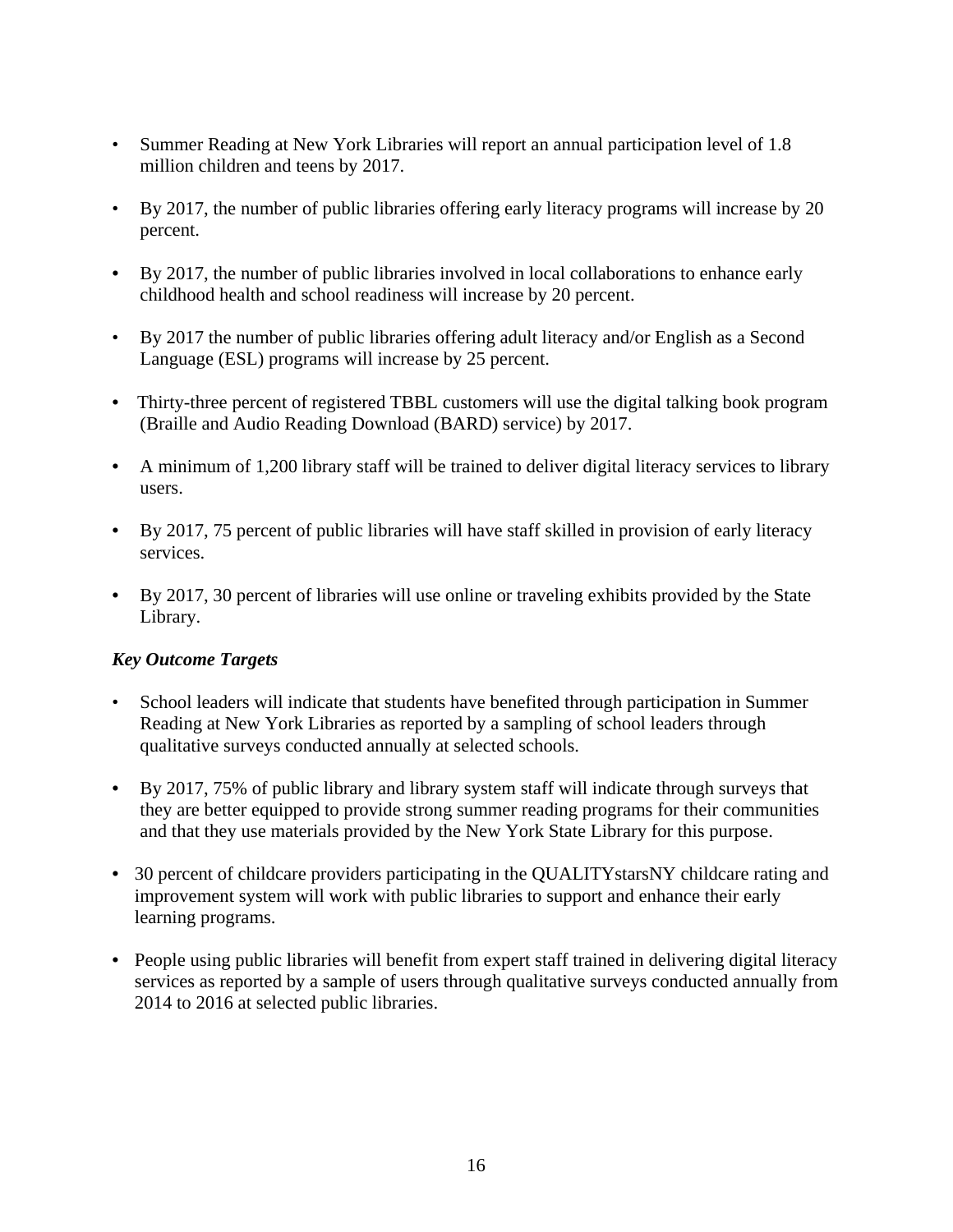**Goal 4: All New Yorkers will benefit from statewide programs and services of the New York State Library that effectively leverage private and public funding through collaboration and partnerships and maximize value in order to achieve goals one, two and three.** 

# *This goal supports the following: LSTA priorities: 1, 2, 4 and 7.*

#### *RAC Recommendations*:

- Create collaborative partnerships with all cultural and educational organizations in the state to offer residents the most comprehensive educational opportunities available anywhere in the world.
- [State Library] to provide clear and relevant standards, guidelines and regulations designed to improve library services.
- Library systems to consider restructuring their governance and initiating partnerships for greater collaboration at the regional and state level; up to and including consolidation.
- Collaborate to integrate services and collections of all types of libraries while developing a transparent and seamless world of library services that are ubiquitous and instantaneous yet personalized and flexible, serving all ages and needs.

#### *Program Activities*

- Increase the visibility of the statewide programs and services of the State Library available to New Yorkers.
- Regularly share information concerning the impact of LSTA federal funds with the library community and the general public.
- Seek public and private partners in the implementation of the activities identified within this five-year plan.
- Use new communications technologies to provide leadership, technical assistance, advisory services and professional development more effectively to libraries and library systems.
- Identify and facilitate opportunities for libraries, library systems and the State Library to leverage additional public and private support that will improve library programs and services available to New Yorkers.
- Provide grants to library systems and libraries, as funds are available, to enable libraries to improve access, deliver innovative programs and offer high-quality lifelong learning, literacy and knowledge creation opportunities that enhance civic engagement and economic vitality.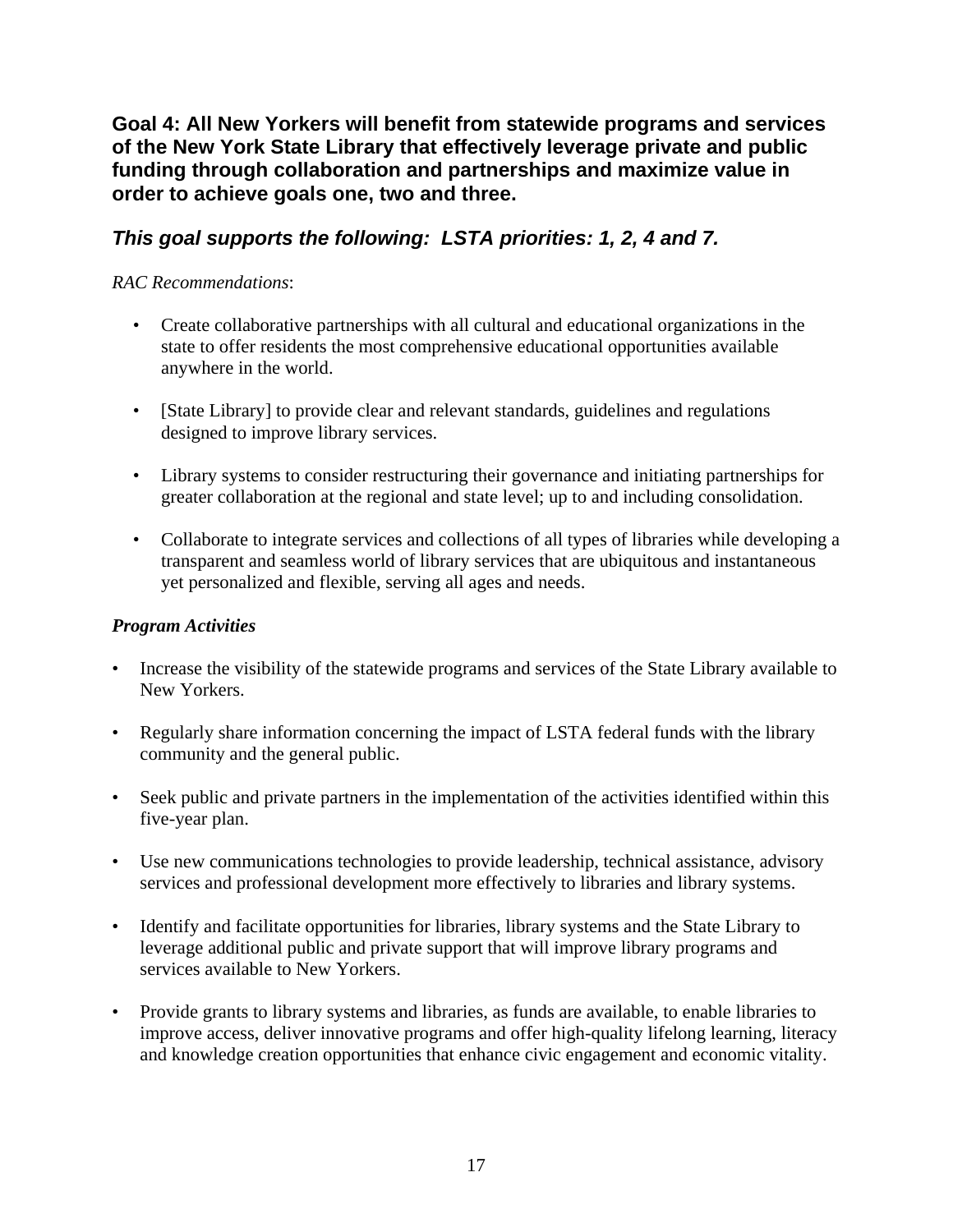- Revise State Education Department policies, regulations and program guidelines as needed to keep pace with change and to implement this five-year plan.
- Continuously improve online planning, budgetary, and reporting tools for use by the State Library and by local libraries and systems.
- Participate in national, state and regional partnerships that promote collaborative collection development, access to resource sharing, and sustaining information in all formats.
- Build capacity to enhance early childhood outcomes by partnering with statewide early childhood networks including (but not limited to) the New York State Early Childhood Advisory Council; the Early Care and Learning Council and its network of childcare resource and referral agencies; United Way of New York State and its local United Ways; public television stations; and early childhood teacher preparation programs.
- Partner with the State Archives, the State Museum, the Office of Public Broadcasting and Educational Television, and others to provide seamless access for New Yorkers to the holdings of State Education Department research collections.
- Expand use of State Library resources onsite, through email and through interlibrary loan by providing timely access to requested copies of materials and information from State Library collections.
- Expand online services for interlibrary loans by investigating State Library partnerships with existing resource sharing platforms similar to IDS-Information Delivery Services (such as Connect NY and SUNYConnect).
- Partner with national, state and local organizations to improve statewide access to full-text electronic federal and New York State government documents.
- Expand access to information provided by the State Library both onsite and through the library's website, including information about State Library collections and statewide programs and services.
- Promote user self-service or non-intermediated access to State Library collections using enabling technologies.
- Participate with the State Education Department Office of Educational Design and Technology in the implementation of the University of the State of New York (USNY) Statewide Learning Technology Plan
- Work with public and private entities to ensure that New York's libraries obtain and sustain robust high-speed broadband connections through increased use of partnerships, E-rate telecommunications discounts and other mechanisms.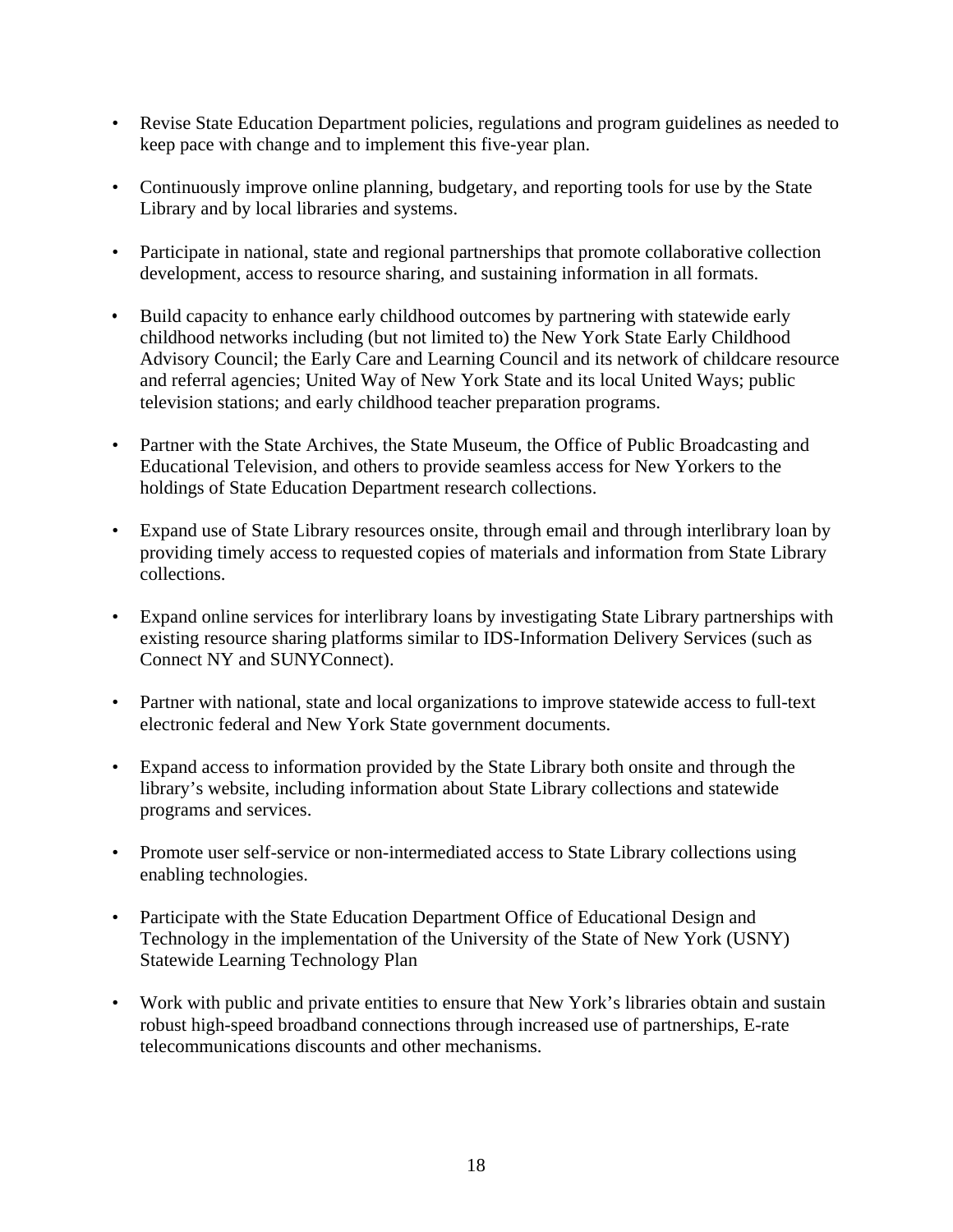#### *Key Output Targets*

- The State Library will demonstrate an annual increase of 5 percent in use of Research Library services from 2012 to 2017.
- By 2017, the State Library will create a repository for state agencies to use in self publishing agency documents; 20% of agencies will use this service.
- The State Library will display information about LSTA-supported activities at 25 meetings or public events by 2017.
- The State Library will provide electronic metadata for three "hidden collections" by 2017.
- Twenty-five new finding aids or collection guides and thirty new or revised pages to Research Library collections will be made available online annually during the period 2012- 2017.
- The number of hits pertaining to LSTA-supported activities on the New York State Library website will increase 10 percent each year over 2012 levels.
- The State Library will participate in at least three collaborative resource-sharing projects by 2017.
- The State Library will facilitate two community partnerships to support early childhood education.
- State Library staff will provide at least 25 public classes or programs annually from 2012-17.

#### *Key Outcome Targets*

- By 2017, 40% of people responding to web-based or onsite surveys will report benefiting from information obtained from State Library collections or services.
- By 2017, the number of public libraries involved in local collaborations to enhance early childhood health and school readiness will increase by 20 percent.